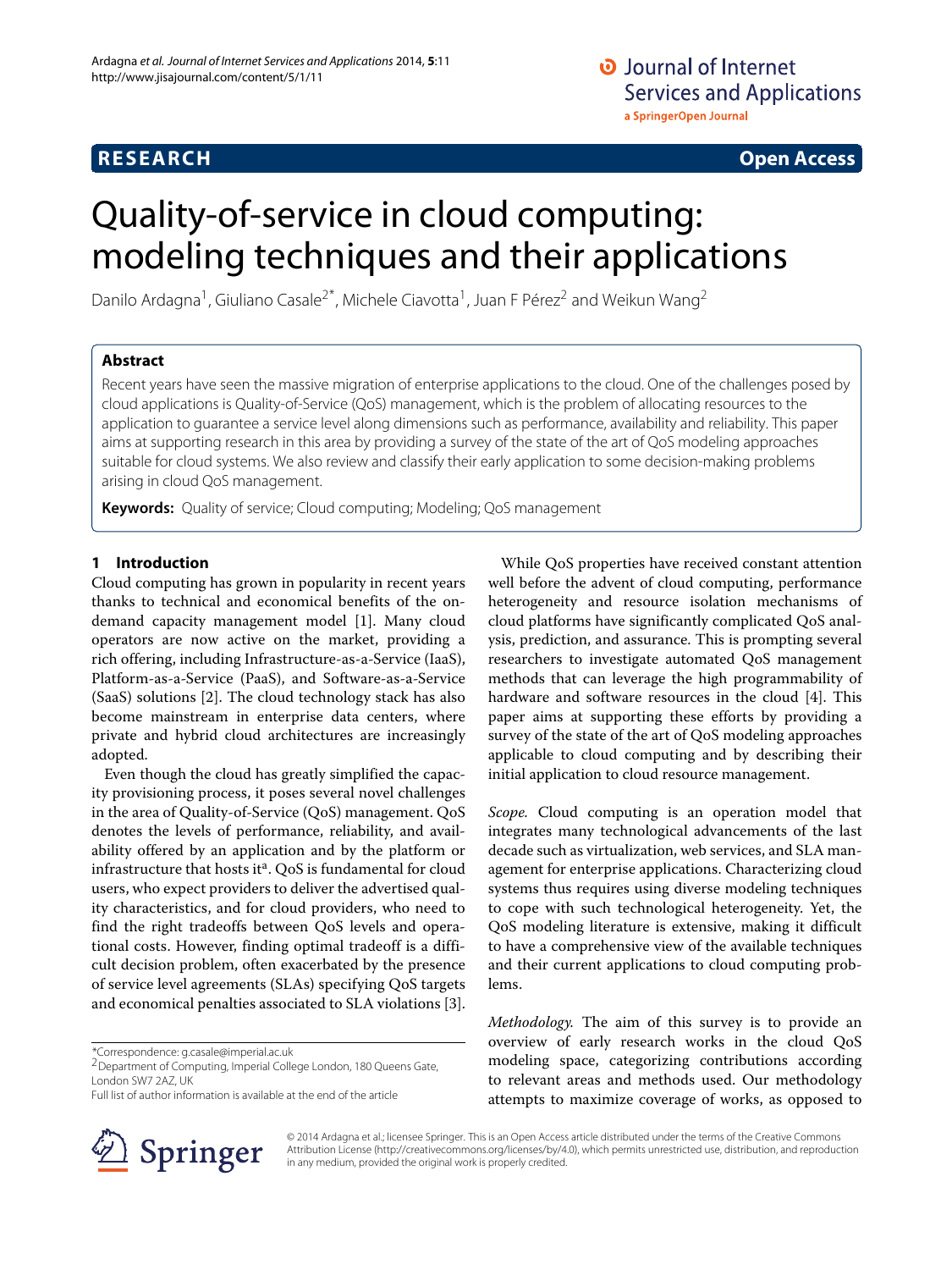reviewing specific technical challenges or introducing readers to modeling techniques. In particular, we focus on recent modeling works published from 2006 onwards focusing on QoS in cloud systems. We also discuss some techniques originally developed for modeling and dynamic management in enterprise data centers that have been successively applied in the cloud context. Furthermore, the survey considers QoS modeling techniques for interactive cloud services, such as multi-tier applications. Works focusing on batch applications, such as those based on the MapReduce paradigm, are therefore not surveyed.

*Survey Organization.* This survey covers research efforts in *workload modeling*, *system modeling*, and their *applications* to QoS management in the cloud.

- Workload modeling involves the assessment or prediction of the arrival rates of requests and of the demand for resources (e.g., CPU requirements) placed by applications on an infrastructure or platform, and the QoS observed in response to such workloads. We review in Section [2](#page-1-0) cloud measurement studies that help characterize those properties for specific cloud systems, followed by a review of workload characterizations and inference techniques that can be applied to QoS analysis.
- System modeling aims at evaluating the performance of a cloud system, either at design time or at runtime. Models are used to predict the value of specific QoS metrics such as response time, reliability or availability. We survey in Section [3](#page-3-0) formalisms and tools employed for these analyses and their current applications to assess the performance of cloud systems.
- Applications of QoS models often appear in relation to decision-making problems in system management. Techniques to determine optimized decisions range from simple heuristics to nonlinear programming and meta-heuristics. We survey in Section [4](#page-6-0) works on decision making for capacity allocation, load balancing, and admission control including research works that provide solutions for the management of a cloud infrastructure (i.e., from the cloud provider perspective) and resource management techniques for the infrastructure user (e.g., an application provider aiming at minimizing operational expenditure, while providing QoS level guarantees to the end users).

Section [5](#page-11-0) concludes the paper and summarizes the key findings.

## <span id="page-1-0"></span>**2 Cloud workload modeling**

The definition of accurate workload models is essential to ensure good predictive capabaility for QoS models. Here, we survey workload characterization studies and related modeling techniques.

## <span id="page-1-1"></span>**2.1 Workload characterization**

*Deployment environment*. Several studies have attempted to characterize the QoS showed by cloud deployment environments through benchmarking. Statistical characterizations of empirical data are useful in QoS modeling to quantify risks without the need to conduct an ad-hoc measurement study. They are vital to estimate realistic values for QoS model parameters, e.g., network bandwidth variance, virtual machine (VM) startup times, start failure probabilities. Observations of performance variability have been reported for different types of VM instances [\[5-](#page-12-4)[7\]](#page-12-5). Hardware heterogeneity and VM interference are the primary cause for such variability, which is also visible within VMs of the same instance class. Other works characterize the variability in VM startup times [\[7](#page-12-5)[,8\]](#page-12-6), which is correlated in particular with operating system image size [\[8\]](#page-12-6). Some studies on Amazon EC2 have found high-performance contention in CPUbound jobs [\[9\]](#page-12-7) and network performance overheads [\[10\]](#page-12-8). A few characterization studies specific to public and private PaaS hosting solutions also appeared in the literature [\[11](#page-12-9)[,12\]](#page-12-10), together with comparisons of cloud database and storage services [\[13-](#page-12-11)[16\]](#page-13-0). Also, a comparison of different providers on a broad set of metrics is presented in [\[17\]](#page-13-1).

*Cloud application workloads*. While the above works focus on describing the properties of the cloud deployment environment, users are often faced with the additional problem of describing the characteristics of the workloads processed by a cloud application.

Blackbox forecasting and trend analysis techniques are commonly used to predict web traffic intensity at different timescales. Time series forecasting has been extensively used for web servers for almost two decades. Autoregressive models in particular are quite common in applications and they are already exploited in cloud application modeling, e.g., for auto-scaling [\[18\]](#page-13-2). Other common techniques include wavelet-based methods, regression analysis, filtering, Fourier analysis, and kernel-based methods [\[19\]](#page-13-3).

Recent works in workload modeling that are relevant to cloud computing include [\[20-](#page-13-4)[22\]](#page-13-5). Khan et al. [\[20\]](#page-13-4) uses Hidden Markov Models to capture and predict temporal correlations between workloads of different compute clusters in the cloud. In this paper, the authors propose a method to characterize and predict workloads in cloud environments in order to efficiently provision cloud resources. The authors develop a co-clustering algorithm to find servers that have a similar workload pattern. The pattern is found by studying the performance correlations for applications on different servers. They use hidden Markov models to identify temporal correlations between different clusters and use this information to predict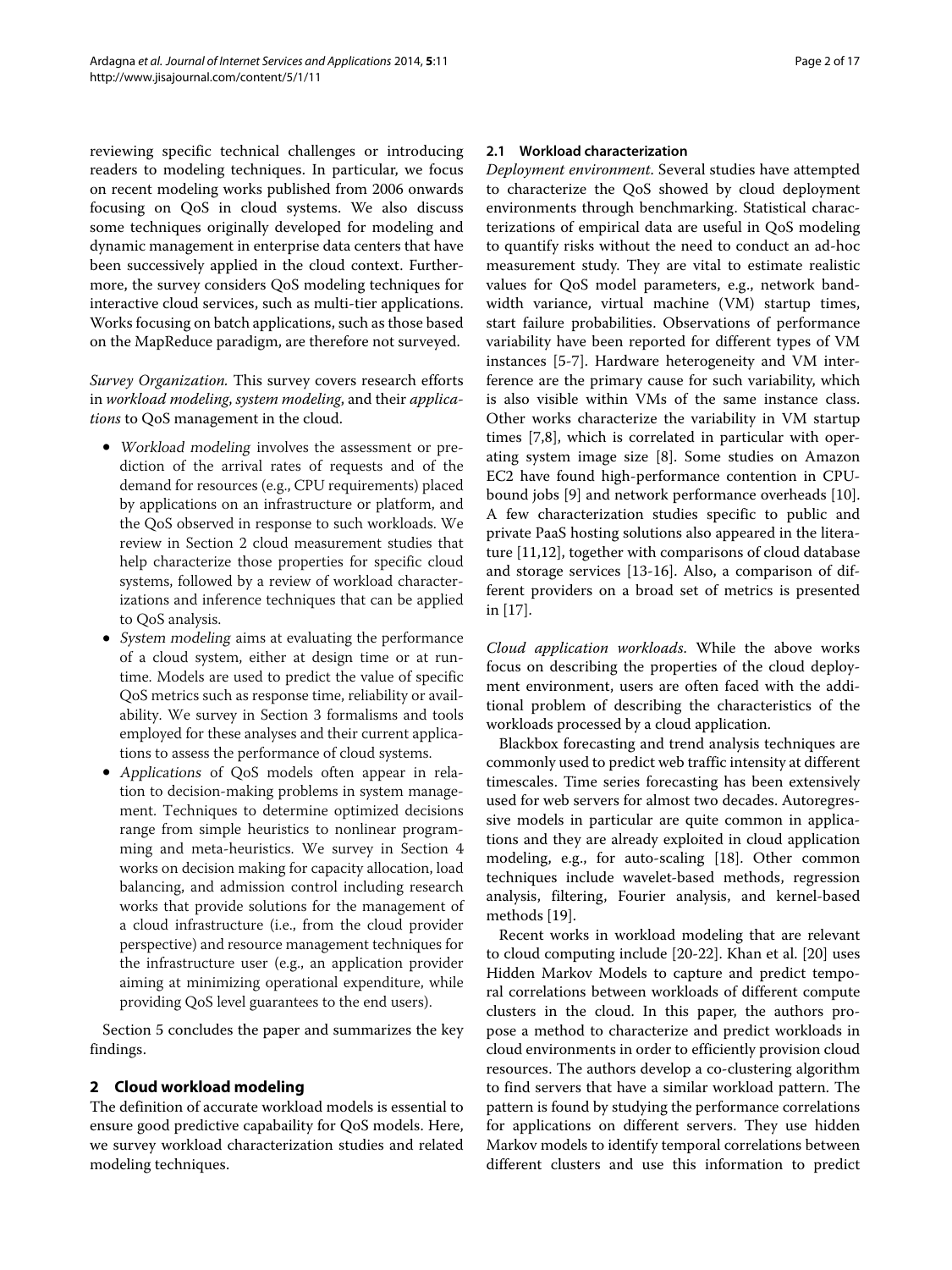future workload variations. Di et al. [\[21\]](#page-13-6) defines a Bayesian algorithm for long-term workload prediction and pattern analysis, validating results on data from a Google data center. The authors define nine key features of the workload and use a Bayesian classifier to estimate the posterior probability of each feature. The experiments are based on a large dataset collected from a Google data center with thousands of machines. Gmach et al. [\[22\]](#page-13-5) applies pattern recognition techniques to data center and cloud workload data. The authors propose a workload demand prediction algorithm based on trend analysis and pattern recognition. This approach aims at finding a way to efficiently use the resource pool to allocate servers to different workloads. The pattern and trend are first analyzed and then synthetic workloads are created to reflect future behaviors of the workload. Zhu and Tung [\[23\]](#page-13-7) uses a Kalman filter to model the interference caused when deploying applications on virtualized resources. The model accounts for time variations in VM resource usage, and it is used as the basis of a VM consolidation algorithm. The consolidation algorithm is tested and shown to be highly competitive. As the problem of workload modeling is far from trivial, [\[24\]](#page-13-8) proposes a best practice guide to build empirical models. Important issues are treated, such as the selection of the most relevant data, the modeling technique, and variable-selection procedure. The authors also provide a comparative study that highlights the benefits of different forecasting approaches.

## **2.2 Workload inference**

The ability to quantify resource demands is a pre-requisite to parameterize most QoS models for enterprise applications. Inference is often justified by the overheads of deep monitoring and by the difficulty of tracking execution paths of individual requests [\[25\]](#page-13-9). Several works have investigated over the last two decades the problem of estimating, using indirect measurements, the resource demand placed by an application on physical resources, for example CPU requirements. From the perspective of cloud providers and users, inference techniques provide a means to estimate the workload profile of individual VMs running on their infrastructures, taking into account hidden variables due to lack of information.

*Regression Techniques*. A common workload inference approach involves estimating only the *mean* demand placed by a given type of requests on the resource [\[26](#page-13-10)[-28\]](#page-13-11). In [\[26\]](#page-13-10) a standard model calibration technique is introduced. The technique is based on comparing the performance metrics (e.g., response time, throughput and resource utilization) predicted by a performance model against measurements collected in a controlled experimental environment. Given the lack of control over

the system workload and configuration during operation, techniques of this type may not be applicable to production systems for online model calibration. These methods exploit queueing theory formulas to relate the mean values of a set of performance metrics (e.g., response times, throughputs, or resource utilizations) to a mean demand to be estimated, e.g., CPU demand. Regression techniques can exploit these formulas to obtain demand estimates from system measurements [\[29](#page-13-12)[-33\]](#page-13-13).

Zhang et al. [\[32\]](#page-13-14) presents a queueing network model where each queue represents a tier of a web application, which is parameterized by means of a regression-based approximation of the CPU demand of customer transactions. It is shown that such an approximation is effective for modeling different types of workloads whose transaction mix changes over time.

Liu et al. [\[33\]](#page-13-13) proposes instead service demand estimation from utilization and end-to-end response times: the problem is formulated as quadratic optimization programs based on queueing formulas; results are in good agreement with experimental data. Variants of these regression methods have been developed to cope with problems such as outliers [\[34\]](#page-13-15), data multi-collinearity [\[35\]](#page-13-16), online estimation [\[36\]](#page-13-17), data aging [\[37\]](#page-13-18), handling of multiple system configurations [\[38\]](#page-13-19), and automatic definition of request types [\[39](#page-13-20)[,40\]](#page-13-21).

Kalbasi et al. [\[35\]](#page-13-16) proposes the Demand Estimation with Confidence (DEC) approach to overcome the problem of multicollinearity in regression methods. DEC can be iteratively applied to improve the estimation accuracy.

Cremonesi et al. [\[38\]](#page-13-19) proposes an algorithm to estimate the service demands for different system configurations. A time based linear clustering algorithm is used to identify different linear clusters for each service demands. This approach proves to be robust to noisy data. Extensive validation on generated dataset and real data show the effectiveness of the algorithm.

Cremonesi et al. [\[39\]](#page-13-20) proposes a method based on clustering to estimate the service time. The authors employ density based clustering to obtain clusters of service times and CPU utilizations, and then use a cluster-wise regression algorithm to estimate the service time. A refinement process is conducted between clustering and regression to get accurate clustering results by removing outliers and merging the clusters that fit the same model. This approach proves to be computationally efficient and robust to outliers.

In [\[36\]](#page-13-17) an on-line resource demand estimation approach is presented. An evaluation of regression techniques Least Squares (LSQ), Least Absolute Deviations (LAD) and Support Vector Regression (SVR) is presented. Experiments with different workloads show the importance of tuning the parameters, thus the authors proposes an online method to tune the regression parameters.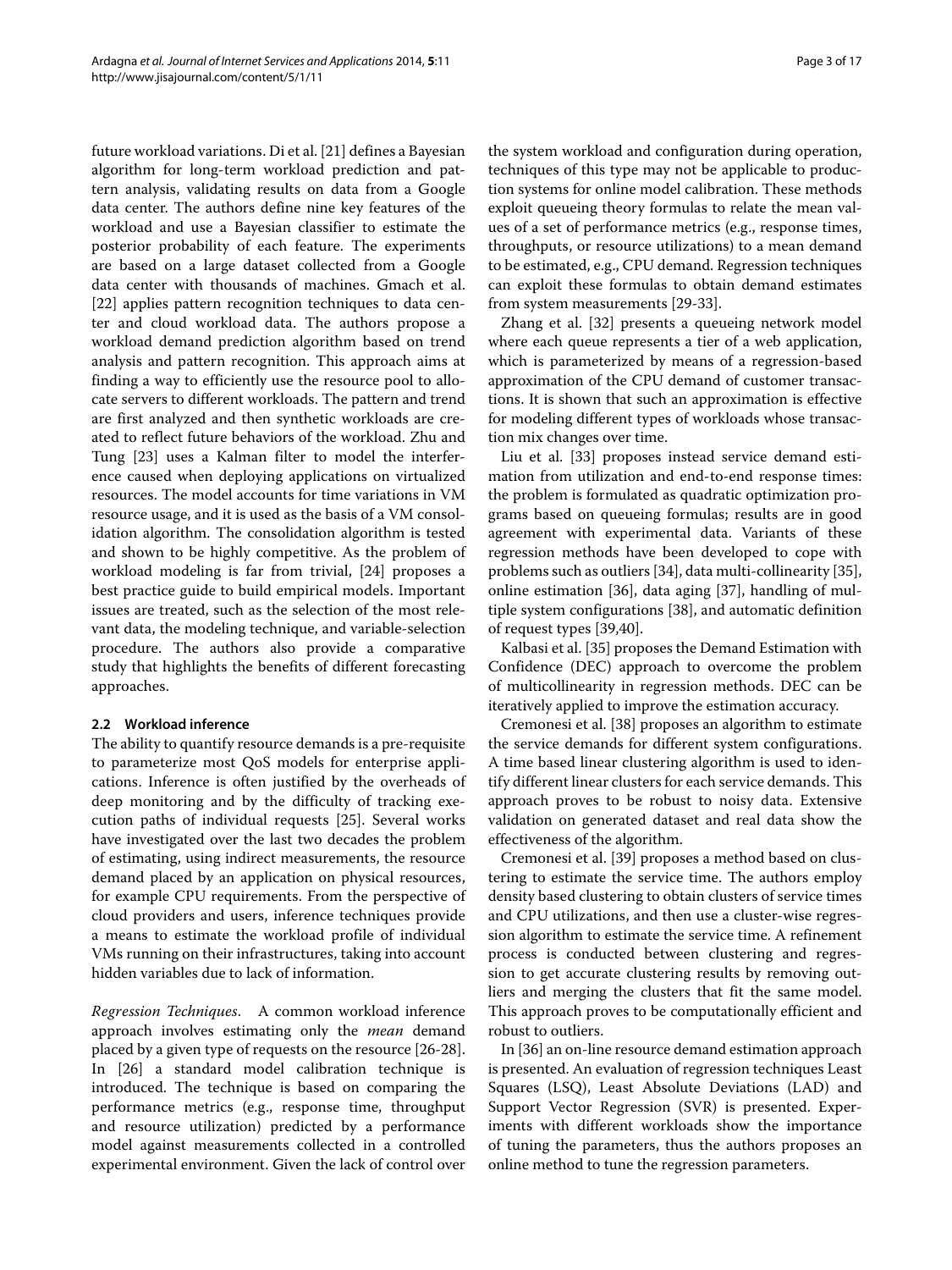Casale et al. [\[34\]](#page-13-15) presents an optimization-based inference technique that is formulated as a robust linear regression problem that can be used with both closed and open queueing network performance models. It uses aggregate measurements (i.e., system throughput and utilization of the servers), commonly retrieved from log files, in order to estimate service times.

Pacifici et al. [\[37\]](#page-13-18) considers the problem of dynamically estimating CPU demands of diverse types of requests using CPU utilization and throughput measurements. The problem is formulated as a multivariate linear regression problem and accounts for multiple effects such as data aging. Also, several works have shown how combining the queueing theoretic formulas used by regression methods with the Kalman filter can enable continuous demand tracking [\[41](#page-13-22)[,42\]](#page-13-23).

Regression techniques have also been used to correlate the CPU demand placed by a request on multiple servers. For example, linear regression of average utilization measurements against throughput can correctly account for the visit count of requests to each resource [\[32\]](#page-13-14).

Stepwise linear regression [\[43\]](#page-13-24) can also be used to identify request flows between application tiers. The knowledge of request flow intensities provides throughputs that can be used in regression techniques.

## <span id="page-3-0"></span>**3 System models**

Workload modeling techniques presented in Section [2](#page-1-0) are agnostic of the logic that governs a cloud system. Explicit modeling of this logic, or part of it, for QoS prediction can help improving the effectiveness of QoS management.

Several classes of models can be used to model QoS in cloud systems. Here we briefly review queueing models, Petri nets, and other specialized formalisms for reliability evaluation. However, several other classes exist such as stochastic process algebras, stochastic activity networks, stochastic reward nets [\[44\]](#page-13-25), and models evaluated via probabilistic model checking [\[45\]](#page-13-26). A comparison of the pros and cons of some popular stochastic formalisms can be found in [\[46\]](#page-13-27), where the authors highlight the issue that a given method can perform better on some system model but not on others, making it difficult to make absolute recommendations on the best model to use.

## **3.1 Performance models**

Among the performance models, we survey queueing systems, queueing networks, and layered queueing networks (LQN). While queueing systems are widely used to model single resources subject to contention, queueing networks are able to capture the interaction among a number of resources and/or applications components. LQNs are used to better model key interaction between application mechanisms, such as finite connection pools, admission control mechanisms, or synchronous request calls. Modeling these feature usually require an in-depth knowledge of the application behavior. On the other hand, while closed-form solutions exist for some classes of queueing systems and queueing networks, the solution of other models, including LQNs, rely on numerical methods.

*Queueing Systems.* Queueing theory is commonly used in system modeling to describe hardware or software resource contention. Several analytical formulas exist, for example to characterize request mean waiting times, or waiting buffer occupancy probabilities in single queueing systems. In cloud computing, analytical queueing formulas are often integrated in optimization programs, where they are repeatedly evaluated across what-if scenarios. Common analytical formulas involve queues with exponential service and arrival times, with a single server  $(M/M/1)$  or with *k* servers  $(M/M/k)$ , and queues with generally-distributed service times (*M*/*G*/1). Scheduling is often assumed to be first-come first-served (FCFS) or processor sharing (PS). In particular, the *M*/*G*/1 PS queue is a common abstraction used to model a CPU and it has been adopted in many cloud studies [\[47,](#page-13-28)[48\]](#page-13-29), thanks to its simplicity and the suitability to apply the model to multi-class workloads. For instance, an SLA-aware capacity allocation mechanism for cloud applications is derived in [\[47\]](#page-13-28) using an *M*/*G*/1 PS queue as the QoS model. In [\[48\]](#page-13-29) the authors propose a resource provisioning approach of N-tier cloud web applications by modeling CPU as an *M*/*G*/1 PS queue. The *M*/*M*/1 open queue with FCFS scheduling has been used [\[49](#page-13-30)[-51\]](#page-13-31) to pose constraints on the mean response time of a cloud application. Heterogeneity in customer SLAs is handled in [\[52\]](#page-13-32) with an *M*/*M*/*k*/*k priority* queue, which is a queue with exponentially distributed inter-arrival times and service times, *k* servers and no buffer. The authors use this model to investigate rejection probabilities and help dimensioning of cloud data centers. Other works that rely on queueing models to describe cloud resources include [\[53](#page-13-33)[,54\]](#page-13-34). The works in [\[53,](#page-13-33)[54\]](#page-13-34) illustrate the formulation of basic queueing systems in the context of discrete-time control problems for cloud applications, where system properties such as arrival rates can change in time at discrete instants. These works show an example where a non-stationary cloud system is modeled through queueing theory.

*Queueing Networks.* A queueing network can be described as a collection of queues interacting through request arrivals and departures. Each queue represents either a physical resource (e.g., CPU, network bandwidth, etc) or a software buffer (e.g., admission control, or connection pools). Cloud applications are often tiered and queueing networks can capture the interactions between tiers.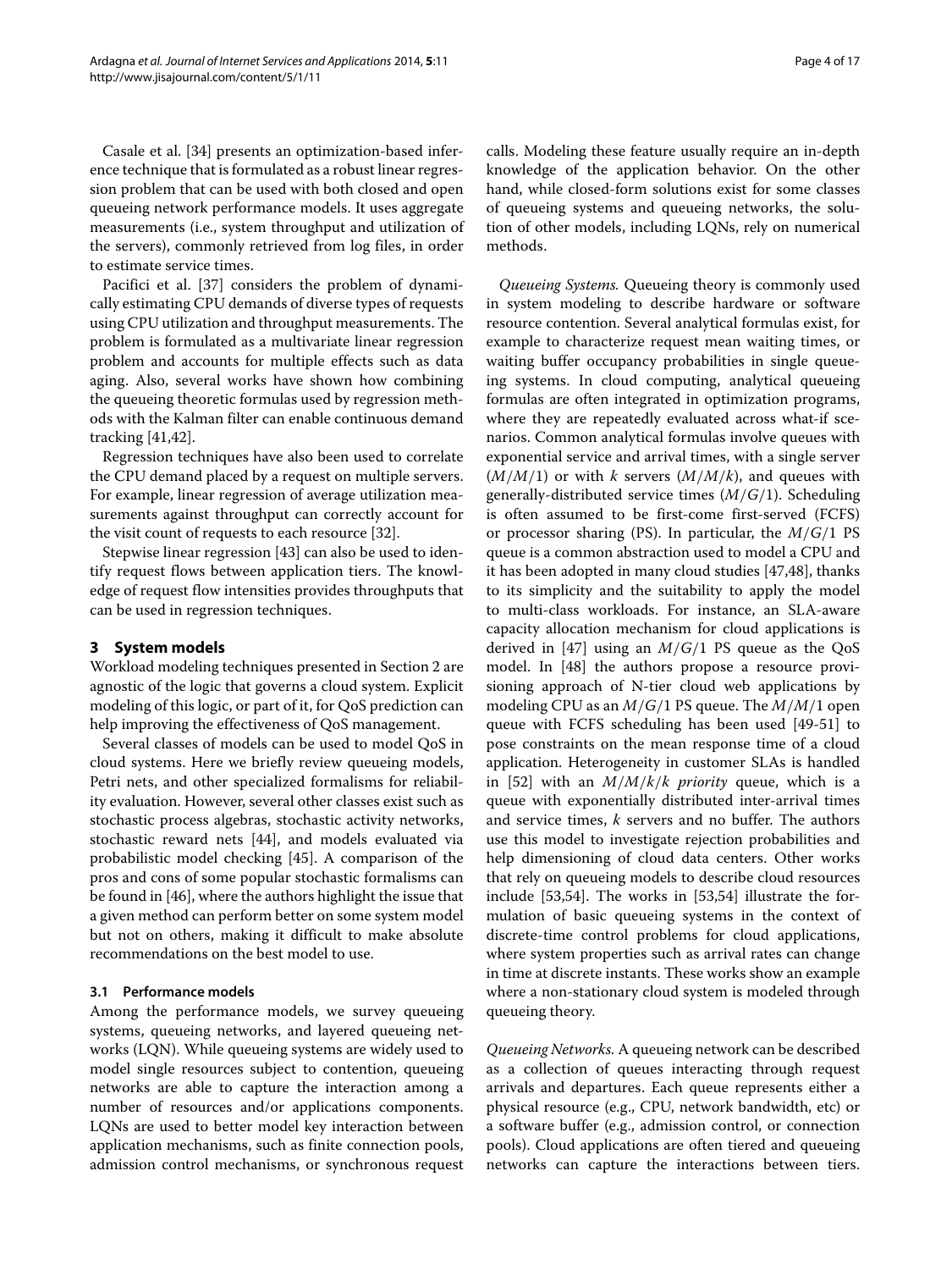An example of cloud management solutions exploiting queueing network models is [\[55\]](#page-14-0), where the cloud service center is modeled as an open queueing network of multiclass single-server queues. PS scheduling is assumed at the resources to model CPU sharing. Each layer of queues represents the collection of applications supporting the execution of requests at each tier of the cloud service center. This model is used to provide performance guarantees when defining resource allocation policies in a cloud platform. Also, [\[56\]](#page-14-1) uses a queueing network to represent a multi-tier application deployed in a cloud platform, and to derive an SLA-aware resource allocation policy. Each node in the network has exponential processing times and a generalized PS policy to approximate the operating system scheduling.

*Layered Queueing Networks.* Layered queueing networks (LQNs) are an extension of queueing networks to describe layered software architectures. An LQN model of an application can be built automatically from software engineering models expressed using formalisms such as UML or Palladio Component Models (PCM) [\[57\]](#page-14-2). Compared to ordinary queueing networks, LQNs provide the ability to describe dependencies arising in a complex workflow of requests and the layering among hardware and software resources that process them. Several evaluation techniques exist for LQNs [\[58-](#page-14-3)[61\]](#page-14-4).

LQNs have been applied to cloud systems in [\[62\]](#page-14-5), where the authors explored the impact of the network latency on the system response time for different system deployments. LQNs are here useful to handle the complexity of geo-distributed applications that include both transactional and streaming workloads.

Jung et al. [\[63\]](#page-14-6) uses an LQN model to predict the performance of the RuBis benchmark application, which is then used as the basis of an optimization algorithm that aims at determining the best replication levels and placement of the application components. While this work is not specific to the cloud, it illustrates the application of LQNs to multi-tier applications that are commonly deployed in such environments.

Bacigalupo et al. [\[64\]](#page-14-7) investigates a prediction-based cloud resource allocation and management algorithm. LQNs are used to predict the performance of an enterprise application deployed on the cloud with strict SLA requirements based on historical data. The authors also provide a discussion about the pros and cons of LQNs identifying a number of key limitations for their practical use in cloud systems. These include, among others, difficulties in modeling caching, lack of methods to compute percentiles of response times, tradeoff between accuracy and speed. Since then, evaluation techniques for LQNs that allow the computation of response time percentiles have been presented [\[61\]](#page-14-4).

*Hybrid models*. Queueing models are also used together with machine learning techniques to achieve the benefits of both approaches. Queueing models use the knowledge of the system topology and infrastructure to provide accurate performance predictions. However, a violation of the model assumptions, such as an unforeseen change in the topology, can invalidate the model predictions. Machine learning algorithms, instead, are more robust with respect to dynamic changes of the system. The drawback is that they adopt a black-box approach, ignoring relevant knowledge of the system that could provide valuable insights into its performance.

Desnoyers et al. [\[43\]](#page-13-24) studies the relations between workload and resource consumption for cloud web applications. Queueing theory is used to model different components of the system and data mining and machine learning approaches ensure dynamic adaptation of the model to work under system fluctuations. The proposed approach is shown to achieve high accuracy for predicting workload and resource usages.

Thereska et al. [\[65\]](#page-14-8) proposes a robust performance model architecture focusing on analyzing performance anomalies and localizing the potential source of the discrepancies. The performance models are based on queueing-network models abstracted from the system and enhanced by machine learning algorithms to correlate system workload attributes with performance attributes.

A queueing network approach is taken in [\[66\]](#page-14-9) to provision resources for data-center applications. As the workload mix is observed to fluctuate over time, the queueing model is enhanced with a clustering algorithm that determines the workload mix. The approach is shown to reduce SLA violations due to under-provisioning in applications subject to to non-stationary workloads.

## **3.2 Dependability models**

Petri nets, Reliability Block Diagrams (RBD), and Fault Trees are probably the most widely known and used formalisms for dependability analysis. Petri nets are a flexible and expressive modeling approach, which allows a general interactions between system components, including synchronization of event firing times. They also find large application also in performance analysis.

RBDs and Fault Trees aim at obtaining the overall system reliability from the reliability of the system components. The interactions between the components focus on how the faulty state of one or more components results in the possible failure of another components.

*Petri nets.* It has long been recognized the suitability of Petri nets for performance and dependability of computer systems. Petri nets have been extended to consider stochastic transitions, in stochastic Petri nets (SPNs) and generalized SPNs (GSPNs). They have recently enjoyed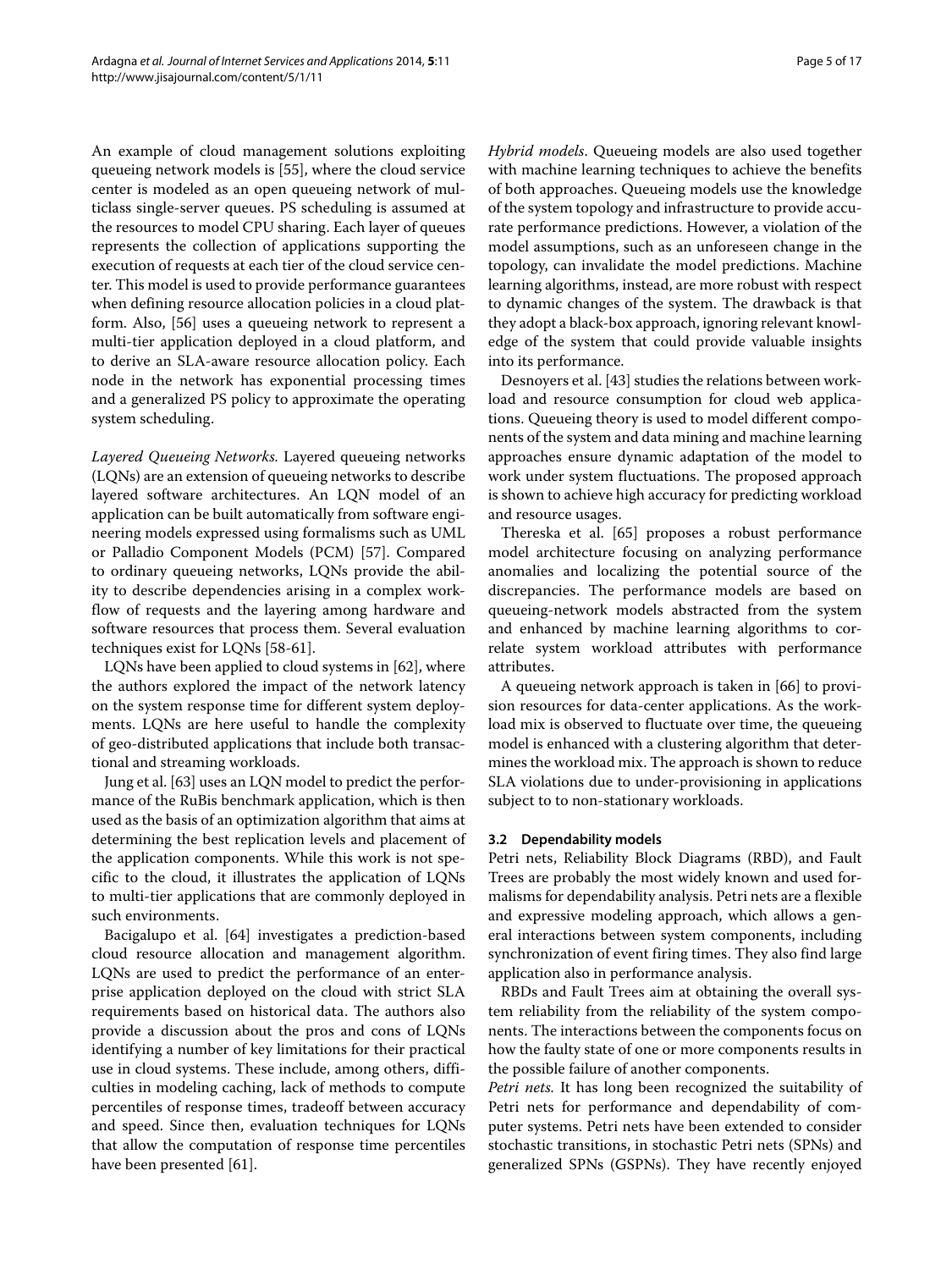a resurgence of interest in service-oriented systems to describe service orchestrations [\[67\]](#page-14-10).

In the context of cloud computing, we have more application examples of Petri nets nets for dependability assessment, than for performance modeling. Applications to cloud QoS modeling include the use of SPNs to evaluate the dependability of a cloud infrastructure [\[68\]](#page-14-11), considering both reliability and availability. SPNs provide a convenient way in this setting to represent energy flow and cooling in the infrastructure. Wei et al. [\[69\]](#page-14-12) proposes the use of GSPNs to evaluate the impact of virtualization mechanisms, such as VM consolidation and live migration, on cloud infrastructure dependability. GSPNs are used to provide fine-grained detail on the inner VM behaviors, such as separation of privileged and non-privileged instructions and successive handling by the VM or the VM monitor. Petri nets are here used in combination with other methods, i.e., Reliability Block Diagrams and Fault Trees, for analyzing mean time to failure (MTTF) and mean time between failures (MTBF).

*Reliability Block Diagrams.* Reliability block diagrams (RBDs) are a popular tool for reliability analysis of complex systems. The system is represented by a set of inter-related blocks, connected by series, parallel, and *k*-out-of-*N* relationships.

In [\[70\]](#page-14-13), the authors propose a methodology to evaluate data center power infrastructures considering both reliability and cost. RBDs are used to estimate and enforce system reliability. Dantas et al. [\[71\]](#page-14-14) investigates the benefits of a warm-standby replication mechanism in Eucalyptus cloud computing environments. An RBD is used to evaluate the impact of a redundant cloud architecture on its dependability. A case study shows how the redundant system obtains dependability improvements. Melo et al. [\[72\]](#page-14-15) uses RBDs to design a rejuvenation mechanism based on live migration, to prevent performance degradation, for a cloud application that has high availability requirements.

*Fault Trees.* Fault Trees are another formalism for reliability analysis. The system is represented as a tree of inter-related components. If a component fails, it assumes the logical value *true*, and the failure propagation can be studied via the tree structure. In cloud computing, Fault Trees have been used to evaluate dependencies of cloud services and their effect on application reliability [\[73\]](#page-14-16). Fault Trees and Markov models are used to evaluate the reliability and availability of fault tolerance mechanisms. Jhawar and Piuri [\[74\]](#page-14-17) uses Fault Trees and Markov models to evaluate the reliability and availability of a cloud system under different deployment contexts. Based on this evaluation, the authors propose an approach to identify the best mechanisms according to user's requirements. Kiran

et al. [\[75\]](#page-14-18) presents a methodology to identify, mitigate, and monitor risks in cloud resource provisioning. Fault Trees are used to assess the probability of SLA violations.

#### **3.3 Black-box service models**

Service models have been used primarily in optimising web service composition [\[76\]](#page-14-19), but they are now becoming relevant also in the description of SaaS applications, IaaS resource orchestration, and cloud-based business-process execution. The idea behind the methods reviewed in this section is to describe a service in terms of its response time, assuming the lack of any further information concerning its internal characteristics (e.g., contention level from concurrent requests).

Non-parametric blackbox service models include methods based on deterministic or average execution time values [\[77-](#page-14-20)[81\]](#page-14-21). Several works instead adopt a description that includes standard deviations [\[76](#page-14-19)[,82](#page-14-22)[,83\]](#page-14-23) or finite ranges of variability for the execution times [\[84,](#page-14-24)[85\]](#page-14-25). Parametric service models instead assume exponential or Markovian distributions [\[86](#page-14-26)[,87\]](#page-14-27), Pareto distributions to capture heavytailed execution times [\[88\]](#page-14-28), or general distributions with Laplace transforms [\[89\]](#page-14-29).

Huang et al. [\[90\]](#page-14-30) presents a graph-theoretic model for QoSaware service composition in cloud platforms, explicitly handling network virtualization. Here, the authors explore the QoS-aware service provisioning in cloud platforms by explicitly considering virtual network services. A system model is demonstrated to suitably characterize cloud service provisioning behavior and an exact algorithm is proposed to optimize users' experience under QoS requirements. A comparison with state of the art QoS routing algorithms shows that the proposed algorithm is both cost-effective and lightweight.

Klein et al. [\[91\]](#page-14-31) considers QoS-aware service composition by handling network latencies. The authors present a network model that allows estimating latencies between locations and propose a genetic algorithm to achieve network-aware and QoS-aware service provisioning.

The work in [\[92\]](#page-14-32) considers cloud service provisioning from the point of view of an end user. An economic model based on discrete Bayesian Networks is presented to characterize end-users long-term behavior. Then the QoS-aware service composition is solved by Influence Diagrams followed by analytical and simulation experiments.

#### **3.4 Simulation models**

Several simulation packages exist for cloud system simulation. Many solutions are based on the CLOUDSIM [\[93\]](#page-14-33) toolkit that allows the user to set up a simulation model that explicitly considers virtualized cloud resources, potentially located in different data centers, as in the case of hybrid deployments. CLOUDANALYST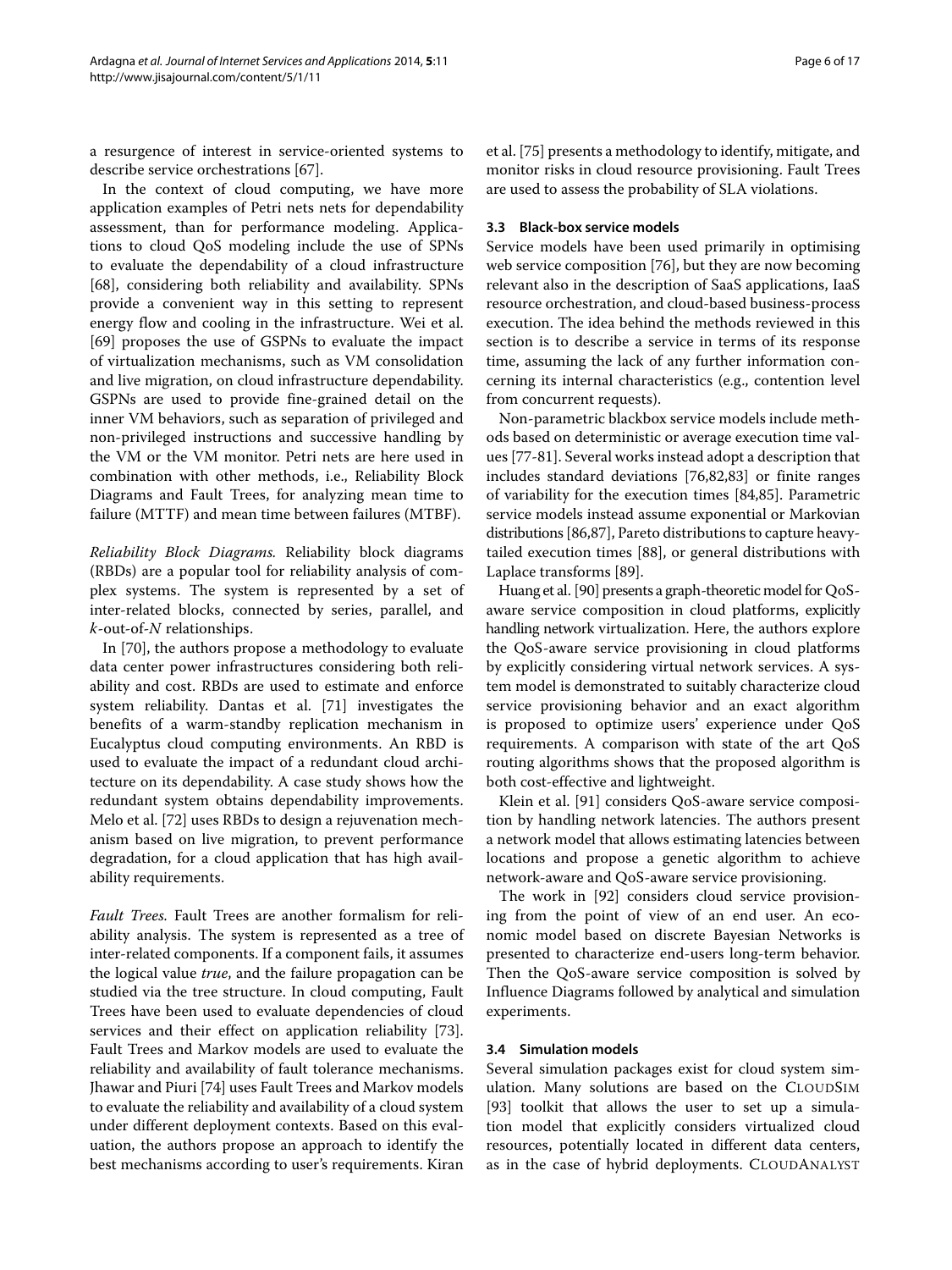[\[94\]](#page-14-34) is an extension of CLOUDSIM that allows the modeling of geographically-distributed workloads served by applications deployed on a number of virtualized data centers.

EMUSIM [\[95\]](#page-14-35) builds on top of CLOUDSIM by adding an emulation step leveraging the Automated Emulation Framework (AEF) [\[96\]](#page-15-0). Emulation is used to understand the application behavior, extracting profiling information. This information is then used as input for CLOUDSIM, which provides QoS estimates for a given cloud deployment.

Some other tools have been developed to estimate data center energy consumption. For example, GREEN-CLOUD [\[97\]](#page-15-1), which is an extension of the packet-level simulator NS2 [\[98\]](#page-15-2), aims at evaluating the energy consumption of the data center resources where the application has been deployed, considering servers, links, and switches.

Similarly, DCSIM [\[99\]](#page-15-3) is a data center simulation tool focused on dynamic resource management of IaaS infrastructures. Each host can run several VMs, and has a power model to determine the overall data center power consumption.

GROUDSIM [\[100\]](#page-15-4) is a simulator for scientific applications deployed on large-scale clouds and grids. The simulator is based on events rather than on processes, making it a scalable solution for highly parallelized applications.

*Research Challenges* A threat to workload inference on IaaS clouds is posed by resource contention by other users, which can systematically result in biased readings of performance metrics. While some bias components can be filtered out (for example using the CPU steal metric available on Amazon EC2 virtual machines), contention on resources such as cache, memory bandwidth, network, or storage, is harder or even impossible to monitor for the final user. Research is needed in this domain to understand the impact of such contention bias on demand estimation.

Major complications arise in workload inference on PaaS clouds, where infrastructure-level metrics such as CPU utilization are normally unavailable to the users. This is a major complication for regression methods which all depend on mean CPU utilization measurements. Methods based on statistical distributions do not require CPU utilization, but they are still in their infancy. More work and validations on PaaS data are required to mature such techniques.

## <span id="page-6-0"></span>**4 Applications**

A prominent application of QoS models is optimal decision-making for cloud system management. Problem areas covered in this section include capacity allocation,

load balancing, and admission control. Several other relevant decision problems exist in cloud computing, e.g., pricing [\[101\]](#page-15-5), resource bidding [\[102\]](#page-15-6), and provider-side energy management [\[103\]](#page-15-7).

We classify works in three areas using, for comparability, a taxonomy similar to the one appearing in the software engineering survey of Aleti et al. [\[104\]](#page-15-8), which also covers design-time optimization studies, but does not focus on cloud computing. Our classification dimensions follow from these questions:

**Perspective:** is the study focusing on the perspective of the infrastructure user or or on the perspective of the provider?

*Dimensionality:* is the study optimizing a single or multiple objective functions?

*Solution:* is the presented solution centralized or distributed?

*Strategy:* is the optimization problem tackled by an exact or approximate technique?

*Time-scale:* is the time-scale for the performed adaptations, which can be short (seconds), medium (minutes), or long (hours/days)?

*Discipline:* is the management approach based on control theory, machine learning or operations research (i.e., optimization, game theory, bio-inspired algorithms)?

Table [1](#page-7-0) provides a taxonomy of the papers reviewed in the next sections, organized according to the above criteria. Few remarks are needed to clarify the methodology used to classify the papers:

- In the Perspective dimension, a public PaaS or SaaS service built on top of a public IaaS offering is classified as a user-side perspective.
- Under Dimensionality, we treat studies that weight multiple criteria into a single objective as Multi-Objective methods.

Finally, the following observations on the *Discipline* dimensions must also be made.

- Control theory has the advantage of guaranteeing the stability of the system upon workload changes by modeling the transient behavior and adjusting system configurations within a transitory period [\[143\]](#page-16-0).
- Machine learning techniques, instead, use learning mechanisms to capture the behavior of the system without any explicit performance or traffic model and with little built-in system knowledge. Nevertheless, training sessions tend to extend over several hours [\[144\]](#page-16-1) and retraining is required for evolving workloads.
- Operations research approaches are designed with the aim of optimizing the degree of user satisfaction. The goals, in fact, are expressed in terms of user-level QoS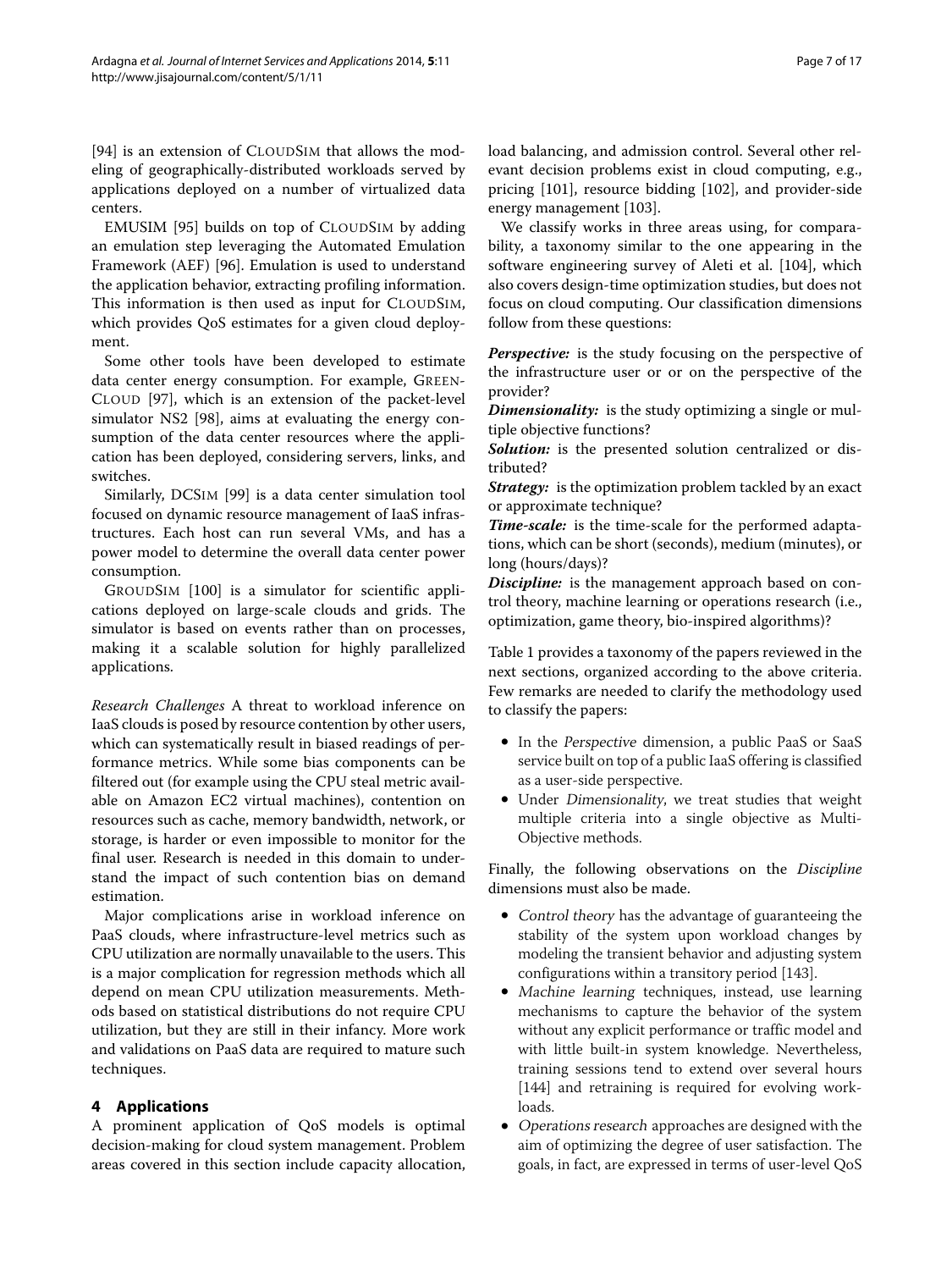## **Table 1 Decision-making in the cloud - a taxonomy**

<span id="page-7-0"></span>

| Category       | Value                      | <b>Application</b>                                                                                                                                                                                                 |                                                                             |                                                                                   |
|----------------|----------------------------|--------------------------------------------------------------------------------------------------------------------------------------------------------------------------------------------------------------------|-----------------------------------------------------------------------------|-----------------------------------------------------------------------------------|
|                |                            | Capacity allocation                                                                                                                                                                                                | <b>Admission control</b>                                                    | Load balancing                                                                    |
| Perspective    | Infrastructure user        | [47] [105] [106] [107] [108]<br>[109] [110] [111] [112]<br>[113] [114] [115] [116]<br>[117]                                                                                                                        | [118] [116] [119]                                                           | [120] [47] [105] [107] [121]<br>[122] [123]                                       |
|                | Infrastructure provider    | [55] [124] [49] [125] [126]<br>[52] [56] [127] [128] [129]<br>[130] [131] [54] [132] [18]<br>[133] [134] [135] [136]<br>[137] [138] [51] [23]                                                                      | [49] [131] [130] [139] [140]<br>[124] [52]                                  | [50] [141] [132] [134]                                                            |
| Dimensionality | Single-Objective           | $[55]$ [47] [106] [132] [49]<br>[105] [108] [126] [56] [127]<br>[128] [109] [130] [110]<br>[111] [112] [113] [114]<br>[115] [134] [116] [135]<br>[136] [138] [51] [23] [129]                                       | [49] [116] [130] [119] [118]<br>[139] [140]                                 | [120] [122] [105] [132]<br>[134] [47] [123] [141] [50]                            |
|                | Multi-Objective            | $[125]$ [52] [137] [133] [124]<br>[107] [131] [18] [117]                                                                                                                                                           | [52] [124] [131]                                                            | [121] [107]                                                                       |
| Solution       | Centralized                | [124] [49] [108] [125] [126]<br>[56] [132] [127] [128] [130]<br>$[131] [110] [111] [112]$<br>[18] [133] [113] [114] [115]<br>[134] [116] [135] [137]<br>[138] [52] [136] [23] [129]<br>[51] [117]                  | [124] [49] [142] [52] [131]<br>[116] [130] [119] [118]<br>[139] [140]       | [120] [122] [50] [132] [121]<br>[141] [134]                                       |
|                | Decentralized              | [47] [105] [106] [109] [107]<br>[55] [54]                                                                                                                                                                          |                                                                             | [47] [105] [107] [123]                                                            |
| Strategy       | Exact                      | $[52]$ $[131]$ $[116]$ $[108]$ $[49]$<br>[113] [114] [115] [51]                                                                                                                                                    | [52] [49] [142] [131] [116]                                                 | [122]                                                                             |
|                | Approximate                | [47] [105] [132] [124] [106]<br>[130] [109] [108] [23] [129]<br>$[125]$ [126] [56] [110] [111]<br>[112] [18] [138] [133] [135]<br>[134] [137] [127] [107] [55]<br>[54] [136] [117]                                 | $[124]$ $[130]$ $[119]$ $[118]$<br>[139] [140]                              | $[50]$ $[120]$ $[105]$ $[132]$ $[47]$<br>$[107]$ $[123]$ $[121]$ $[141]$<br>[134] |
| Timescale      | Short                      | $[47]$ $[105]$ $[52]$ $[128]$ $[54]$<br>[113] [115]                                                                                                                                                                | [142] [49] [52] [139] [140]                                                 | [120] [122] [47] [105] [141]                                                      |
|                | Medium                     | $[124]$ [49] [47] [132] [52]<br>$[131]$ $[109]$ $[108]$ $[125]$<br>$[126]$ [56] [129] [110] [111]<br>[112] [18] [138] [106] [133]<br>[134] [137] [127] [107] [55]<br>[54] [130] [136] [51] [23]<br>$[114]$ $[117]$ | [124] [131] [52] [130] [119]                                                | [47] [132] [107] [123] [134]<br>[121]                                             |
|                | Long                       | [116] [108] [111] [135] [55]                                                                                                                                                                                       | [116] [118]                                                                 | $[50]$                                                                            |
|                | Control Theory             | [54] [126] [110] [112] [114]                                                                                                                                                                                       |                                                                             |                                                                                   |
| Discipline     | Machine Learning           | [110] [134] [23]                                                                                                                                                                                                   | $[140]$                                                                     | [134]                                                                             |
|                | <b>Operations Research</b> | $[124]$ [49] [47] [52] [128]<br>$[130]$ $[131]$ $[116]$ $[109]$<br>[108] [132] [125] [56] [129]<br>[110] [111] [18] [106] [136]<br>$[138]$ $[133]$ $[135]$ $[137]$<br>[127] [107] [55] [115] [113]<br>[117] [51]   | $[124]$ [49] $[142]$ [52] [119]<br>$[139]$ $[116]$ $[131]$ $[130]$<br>[141] | [120] [122] [132] [47] [107]<br>[123] [121] [50]                                  |

metrics. Typically, this approach consists of a performance model embedded within an optimization program, which is solved either globally, locally, or heuristically.

## **4.1 Capacity allocation**

## *4.1.1 Infrastructure-provider capacity allocation*

The capacity allocation problem arising at the provider side involves deciding the optimal placement of running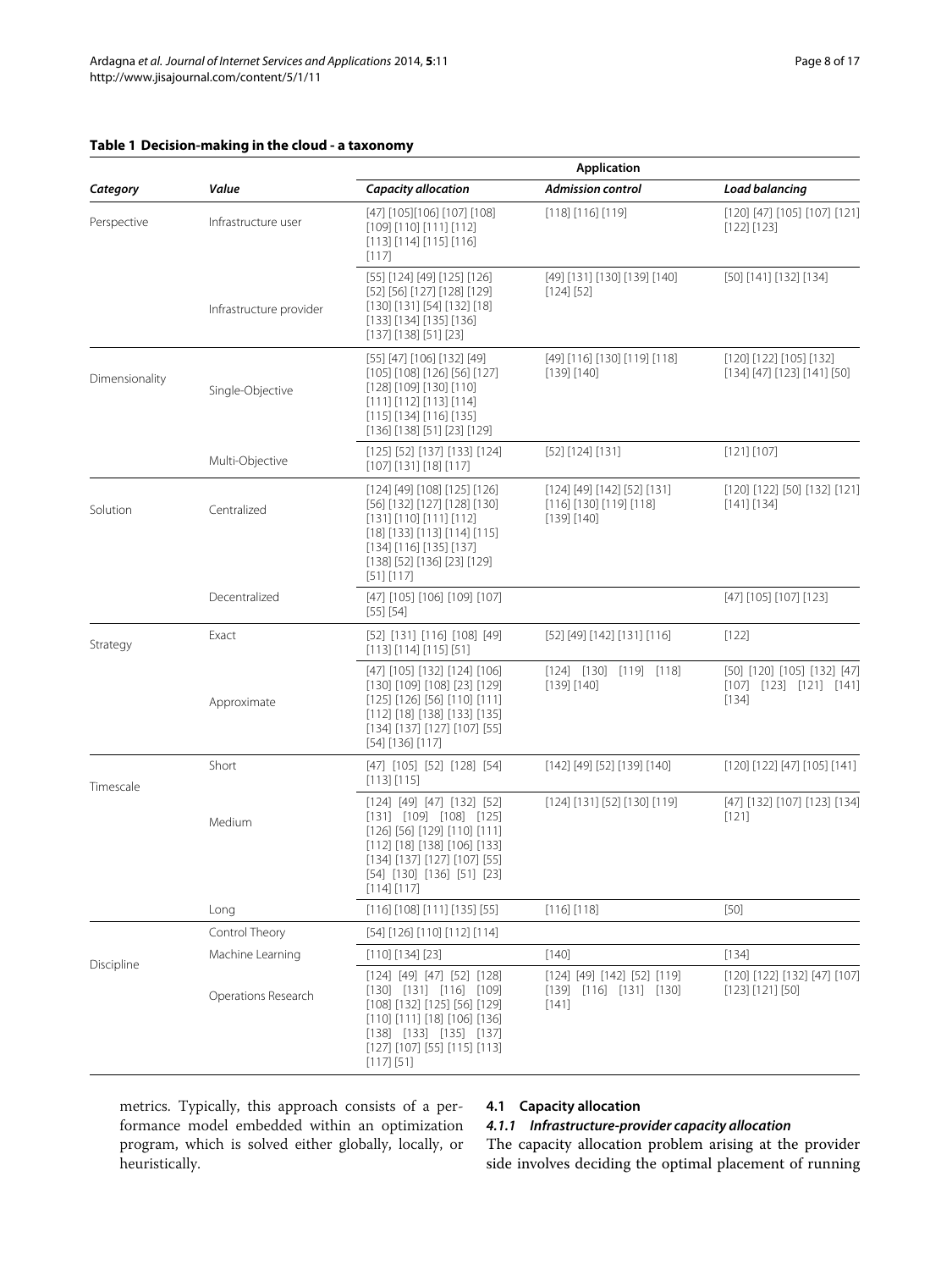applications on a suitable number of VMs, which in turn has to be executed on appropriate physical servers. The rationale is to assign resource shares trying to minimize management costs (formed mainly by costs associated with energy consumption), while guaranteeing the fulfilment of SLAs stipulated with the customers. Bin packing is a common modeling abstraction [\[51\]](#page-13-31), but its NP-hardness calls for heuristic solutions. In [\[127\]](#page-15-31) the capacity allocation problem is solved by means of a dynamic algorithm, since static allocation policies and pricing usually lead to inefficient resource sharing, poor utilization, waste of resources and revenue loss when demands and workloads are time varying. The paper presents a Minimum Cost Maximum Flow (MCMF) algorithm and compares it against a modified Bin-Packing formulation; the MCMF algorithm exhibits very good performance and scalability properties. An autoregressive process is used to predict the fluctuating incoming demand.

In [\[137\]](#page-16-6), autoscaling is modeled as a modified Class Constrained Bin Packing problem. An auto-scaling algorithm is provided that automatically classifies incoming requests. Moreover, it improves the placement of application instances by putting idle machines into standby mode and reducing the number of running instances in condition of light load.

Tang et al. [\[133\]](#page-16-2) proposes a fast heuristic solution for VM placement over a very large number of servers in a IaaS data center to equally balance the CPU load among physical machines, taking into account also memory requirements of running applications.

In [\[125\]](#page-15-29) is proposed a framework for VM deployment and reconfiguration optimization, with the aim at increasing profits of IaaS providers. The authors reduce costs considering the balance of multi-dimensional resources utilization and building up an optimization method for resource allocation; as far as reconfiguration is concerned, they propose a strategy for VM adjustment based on time-division multiplex and on VM live migration.

In [\[55\]](#page-14-0) a VM placement problem for a PaaS is solved at multiple time-scales through a hierarchical optimization framework. Authors in [\[132\]](#page-15-36) provide a solution for trafficaware VM placement minimizing also network latencies among deployed applications. The work presents a twotier approximate algorithm able to successfully solve very large problem instances. Moreover, a formulation for the considered problem is presented and its hardness is proven.

A capacity allocation problem is also studied in [\[136\]](#page-16-5), in which a game-theoretic method is used to find approximated solutions for a resource allocation problem in the presence of tasks with multiple dependent subtasks. The initial solution is spawned by a binary integer programming method; then, evolutionary algorithms are designed to achieve a final optimized solution, which minimizes efficiency losses of participants.

Goudarzi et al. [\[56\]](#page-14-1) provides a solution method for a multi-dimensional capacity allocation problem in a IaaS system, while guaranteeing SLA requirements to customers running multi-tiers applications. An improved solution is obtained starting from an initial configuration based on an upper bound; then, a force-directed search is adopted to increase the total profit. Moreover, a closedform formula for calculating the average response time of a request and a unified framework to manage different levels of SLAs are provided.

Zaman et al. [\[138\]](#page-16-7) considers an online mechanism for computing resource allocation to VMs subject to limited information. The algorithm evaluates allocation and revenues as the users place requests to the system. Furthermore, the authors prove that their approach is incentive compatible; they also report extensive simulation experiments.

Wang et al. [\[135\]](#page-16-4) considers capacity allocation subject to two pricing models, a pay-as-you-go offering and periodic auctions. An optimal capacity segmentation strategy is formulated as a Markov decision process, which is then used to maximize revenues. The authors propose also a faster near-optimal algorithm, proven to asymptotically approach the optimal solution, and show a significantly lower complexity with respect to the optimal method.

Roy et al. [\[18\]](#page-13-2) proposes a model-predictive resource allocation algorithm that auto-scales VMs, with the aim of optimizing the utility of the application over a limited prediction horizon. Empirical results demonstrate that the proposed method satisfies application QoS requirements, while minimizing operational costs.

Dutta et al. [\[126\]](#page-15-30) develops a resource manager that uses a combination of horizontal and vertical scaling to optimize both resource usage and the reconfiguration cost. Finally, the solution is tested using real production traces.

Zhu et al. [\[23\]](#page-13-7) builds a VM consolidation algorithm that makes use of an inference model that considers the effect of co-located VMs to predict QoS metrics. In this method, the workload is modeled by means of a Kalman filter, while the resource usage profile is estimated with a Hidden Markov Model. The proposed method is tested against SPECWeb2005.

Hwang et al. [\[129\]](#page-15-33) also considers the VM consolidation problem by modeling the VM resource demands as a set of correlated random variables. The result is a multi-capacity stochastic bin packing problem, which is solved by means of a simple, scalable yet effective heuristic.

He et al. [\[128\]](#page-15-32) uses a multivariate probabilistic model to schedule VMs among physical machines in order to improve resource utilization. This approach also considers migration costs, and the multi-dimensional nature of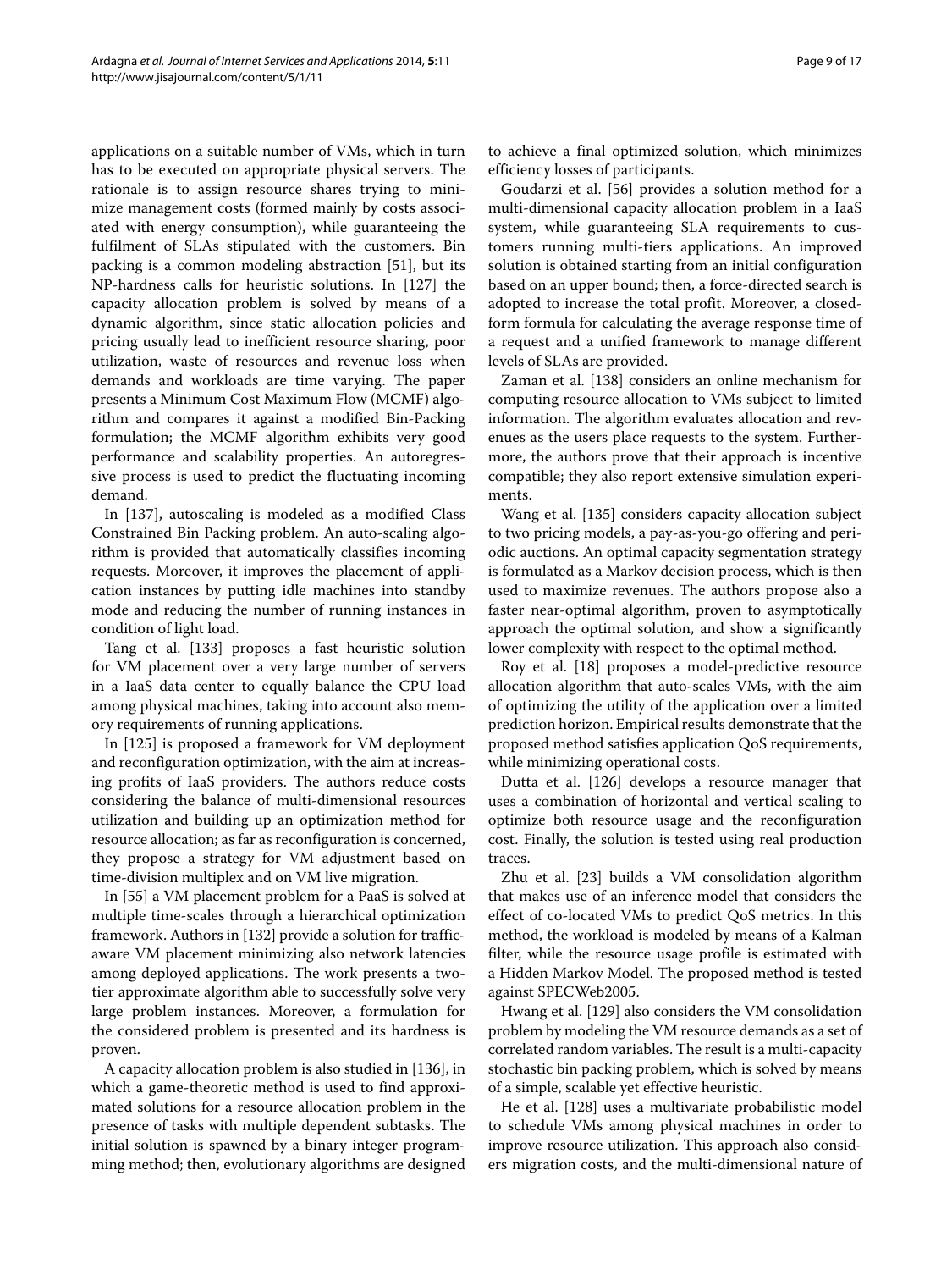the VM resource requirements (e.g., CPU, memory, and network).

Finally, in [\[134\]](#page-16-3) a framework that automatically reconfigures the storage system in response to fluctuations in the workload is presented. The framework makes use of a performance model of the system obtained through statistical machine learning. Such model is embedded into an effective Model-Predictive Control algorithm.

## *4.1.2 Infrastructure-user capacity allocation*

From the user perspective, capacity allocation arises in IaaS and PaaS scenarios where the user is in charge with the control of the number of VMs or application containers running in the system. In this context the user is generally a SaaS provider, which wants to maximize her revenues providing a service that meets a certain QoS. Then, the problem to be addressed is to determine the minimum number of VMs or containers needed to fulfill the target QoS, pursuing the best trade-off between cost and performance.

From the user side, capacity allocation is often implemented through auto-scaling policies. Mao and Humphrey [\[111\]](#page-15-15) defines an auto-scaling mechanism to guarantee the execution of all jobs within given deadlines. The solution accounts for workload burstinesses and delayed instance acquisition. This approach is compared against other techniques and it shows cost savings from 9.8% to 40.4%. Maggio et al. [\[110\]](#page-15-14) compares several approaches for decision-making, as part of an autonomic framework that allocates resources to a software application.

Patikirikorala et al. [\[112\]](#page-15-16) proposes a multi-model control-based framework to deal with the highly nonlinear nature of software systems. An extensible meta-model and a class library with an initial set of five models are developed. Finally, the presented approach is endorsed against fixed and adaptive control schemes by means of a campaign of experiments.

In [\[108\]](#page-15-12) an optimal resource provisioning algorithm is derived to deal with the uncertainty of resource advancereservation. The algorithm reduces resources under- and over-provisioning by minimizing the total cost for a customer during a certain time horizon. The solution methods are based on the Bender decomposition approach to divide the problem into sub-problems, which can be solved in parallel, and an approximation algorithm to solve problems with a large set of scenarios.

On-demand and reserved resources are considered in the model proposed in [\[107\]](#page-15-11) to define a bio-inspired selfadapting solution for cloud resource provisioning with the aim of minimizing the number of required virtual machines while meeting SLAs.

A decentralized probabilistic algorithm is also described in [\[106\]](#page-15-10), which focuses on federated clouds. The proposed

solution has the aim to take advantage of a Cloud federation to avoid the dependence on a single provider, while still minimizing the amount of used resources to maintain a good QoS level for customers. The solution provides an effective decentralized algorithm for deploying massively scalable services and it is suitable for all the situations in which a centralized solution is not feasible.

Ali-Eldin et al. [\[114\]](#page-15-18) aims at dynamic resource provisioning exploiting horizontal elasticity. Two adaptive hybrid controllers, including both reactive and proactive actions, are employed to decide the number of VMs for a cloud service to meet the SLAs. The future demand is predicted by a queueing-network model.

A key-value store is presented in [\[115\]](#page-15-19) to meet lowlatency Service Level Objectives (SLOs). The proposed middleware achieves high scalability by using replication, providing more predictable response times. An analytical model, based on queueing theory, is presented to describe the relation between the number of replicas and the service level, e.g., the percentage of requests processed according to SLOs.

A capacity allocation problem in presented in [\[113\]](#page-15-17) that exploits both horizontal and vertical elasticity. An integer linear problem is used to calculate an optimized new configuration able to deal with the current workload. However, reconfiguration is executed if the associated overhead cost calculated on a expected stability duration is lower than a certain minimum benefit defined by a human decision maker.

In [\[117\]](#page-15-21) two multi-objective customer-driven SLAbased resource provisioning algorithms are proposed. The objectives are the minimization of both resource and penalty costs, as well as minimizing SLA violations. The proposed algorithms consider customer profiles and quality parameters to cope with dynamic workloads and heterogeneous cloud resources.

Finally, a profile-based approach for scalability is described in [\[109\]](#page-15-13), the authors propose a solution based on the definition of platform-independent profiles, which enable the automation of setup and scaling of application servers in order to achieve a just-in-time scalability of the execution environment, as demonstrated with a case study presented in the paper.

#### **4.2 Load balancing**

## *4.2.1 Infrastructure-provider load balancing*

Request load-balancing is an increasingly supported feature of cloud offerings. A load balancer dispatches requests from users to servers according to a load dispatching policy. Policies differ for the decision approach and for the amount of information they use. Research work has focused on policies that are either simple to implement, and thus minimize overheads, or that offer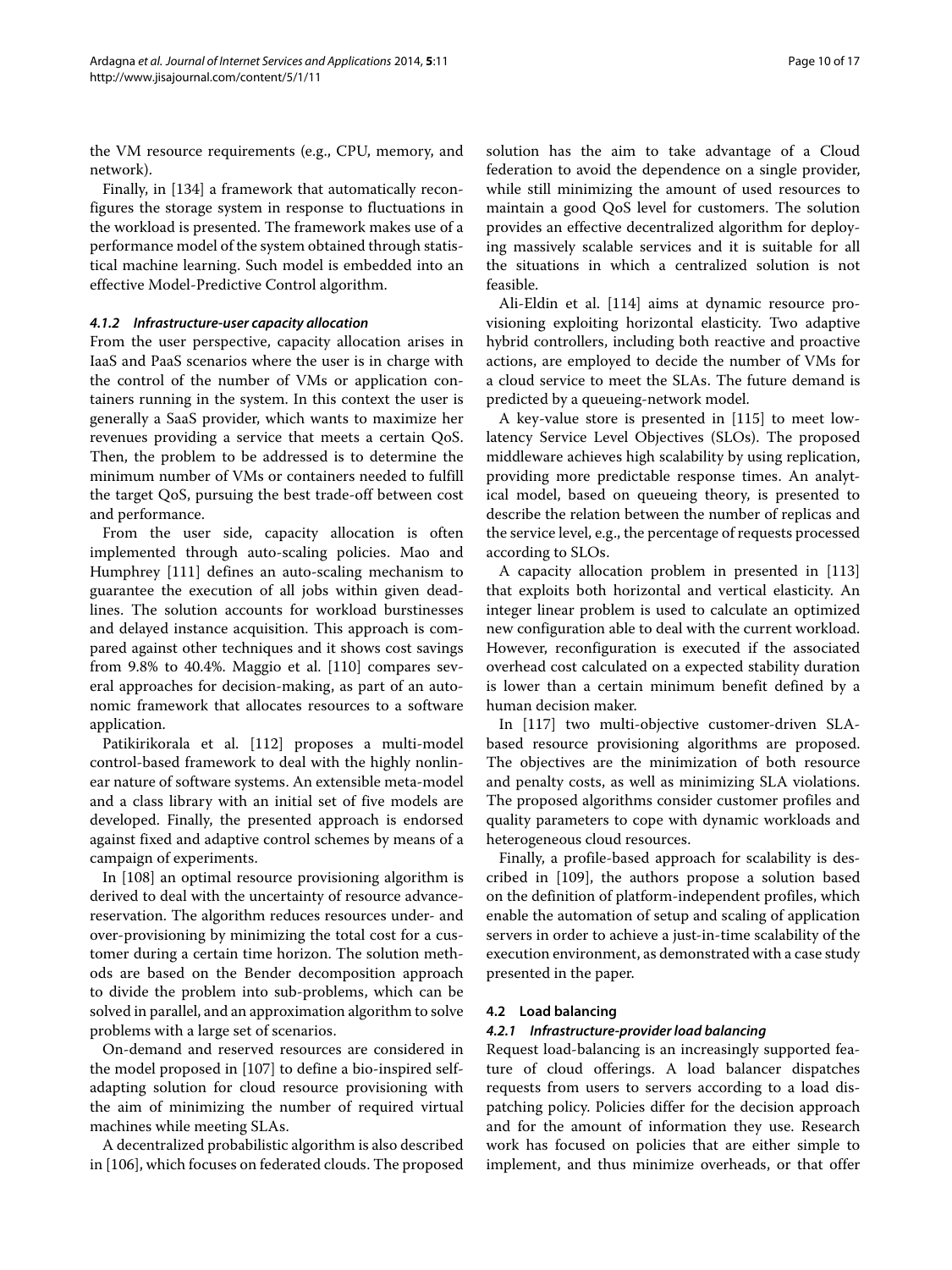some optimality guarantees, typically proven by analytical models.

The research literature has investigated both centralized and decentralized load balancing mechanisms for providers.

Among centralized approaches, [\[122\]](#page-15-26) introduces an offline optimization problem for geographical load balancing among data centers, explicitly considering SLAs and dynamic electricity prices. This is complemented with an online algorithm to handle the uncertainty in electricity prices. The proposed algorithm is compared against a greedy heuristic method and it shows significant cost savings (around 20-30%).

A load balancer is presented in [\[50\]](#page-13-35) to assign VMs among geographically-distributed data centers considering predictions on workload, energy prices, and renewable energy generation capacities. Two complementary methods are proposed: an offline deterministic optimization method to be used at design time and an online VM placement, migration and geographical load balancing algorithm for runtime. The authors studied the behavior of both online and offline algorithms by means of a simulation campaign. The results demonstrate that online version of the algorithm performs 8% worse than the offline one because it deals with incomplete information. On the other hand, the analysis also shows that turning on the geographical load balancing has a strong impact on quality of the solutions (between 27% and 40%) of the online algorithm.

Spicuglia et al. [\[141\]](#page-16-10) proposes an online load balancing policy that considers the inherent VM heterogeneity found in cloud resources. The load balancer uses the number of outstanding requests and the inter-departure times in each VM to dispatch requests to the VM with the shortest expected response time. The authors demonstrate that their solution is able to improve the variance and percentiles of response times with respect to a built-in policy of the Apache web server.

Decentralized methods are considered in [\[107\]](#page-15-11), which proposes a self-organizing approach to provide robust and scalable solutions for service deployment, resource provisioning, and load balancing in a cloud infrastructure. The algorithm developed has the additional benefit to leverage Cloud elasticity to allocate and deallocate resources to help services to respect contractual SLAs.

Another example is the cost minimization mechanism for data-intensive service provisioning proposed in [\[121\]](#page-15-25). Such mechanism uses biological evolution concepts to manage data application services and to produce optimal composition and load balancing solutions. A multiobjective genetic algorithm is described in detail but a systematic experimental campaign is planned as future work.

## *4.2.2 Infrastructure-user load balancing*

In the studies considered in the previous section, the load balancer is installed and managed transparently by the cloud provider. In some cases, the user can decide to install its own load balancer for a cloud application. This may be helpful, for instance, to jointly tackle capacity allocation and load balancing.

For example, [\[47\]](#page-13-28) considers a joint optimization problem on multiple IaaS service centers. A non-linear model for the capacity allocation and load redirection of multiple request classes is proposed and solved by decomposition. A comparison against a set of heuristics from the literature and an oracle with perfect knowledge about the future load shows that the proposed algorithm overcomes the heuristic approaches, without penalizing SLAs and it is able to produce results that are close to the global optimum. Anselmi and Casale [\[120\]](#page-15-24) provides a simple heuristic for user-side load-balancing under connection pooling that is validated against an IaaS cloud dataset. The main result is that the presented approach is able to provide tight guarantees on the optimality gap and experimental results show that it is at the same time accurate and fast.

Hybrid clouds are considered in [\[116\]](#page-15-20). The authors formulate an optimization problem faced by a cloud procurement endpoint (a module responsible for provisioning resources from public cloud providers), where heavy workloads are tackled by relying on public clouds. They present a linear integer program to minimize the resource cost, and evaluate how the solution scales with the different problem parameters.

In [\[123\]](#page-15-27) a structured peer-to-peer network, based on distributed hash tables, is proposed to support service discovery, self-management, and load-balancing of cloud applications. The effectiveness of the peer-to-peer approach is demonstrated through a set of experiments executed on Amazon EC2.

Finally, [\[105\]](#page-15-9) proposes an adaptive approach for component replication of cloud applications, aiming at finding a cost-effective placement and load balancing. This is a distributed method based on an economic multiagent model that achieves high application availability guaranteeing at the same time service availability under failures.

#### **4.3 Admission control**

## *4.3.1 Infrastructure-provider admission control*

Admission control is an overload protection mechanism that rejects requests under peak workload conditions to prevent QoS degradation. A lot of work has been done in the last decade for optimal admission control in web servers and multi-tier applications. The basic idea is to predict the value of a specific QoS metric and if such value grows above a certain threshold, the admission controller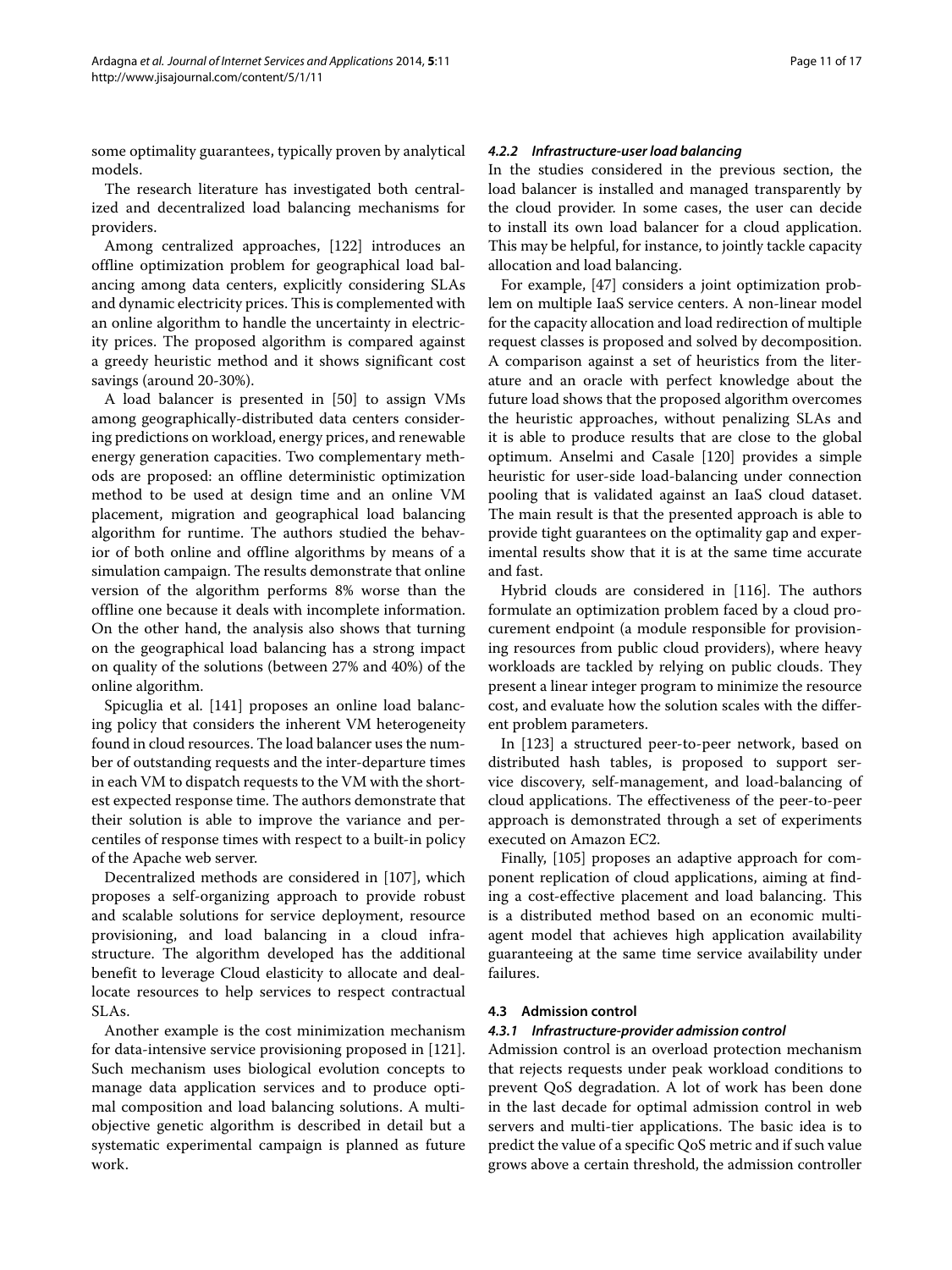rejects all new sessions favoring the service of requests from already admitted sessions.

In cloud computing, several works on admission control have emerged in IaaS. Khazaei et al. [\[130\]](#page-15-34) develops an analytical model for resource provisioning, virtual machine deployment, and pool management. This model predicts service delay, task rejection probability, and steady-state distribution of server pools.

The availability of resources and admission control is also discussed in [\[131\]](#page-15-35). The work uses a probabilistic approach to find an optimized allocation of services on virtualized physical resources. The main requirement of this system is the horizontal elasticity. In fact, the probability of requesting more resources for a service is at the basis of the formulated optimization model, that constitutes a probabilistic admission control test.

Almeida et al. [\[49\]](#page-13-30) proposes a joint admission control and capacity allocation algorithm for virtualized IaaS systems minimizing the data center energy costs and the penalty incurred for request rejections and SLA violations. SLAs are expressed in terms of the tail distribution of application response times.

Agostinho et al. [\[124\]](#page-15-28) optimizes the allocation and scheduling of VMs in federated clouds using a genetic algorithm. The solution is composed by two parts: First, servers selection in a data-center is performed by using a search based bio-inspired technique; then, data centers are selected within the cloud federation by using a shortest path algorithm, according to the available bandwidth of links connecting the domains. The aim of the paper is to exploit resources in domains with low allocation costs and, at the same time, achieve better network performance among cloud nodes.

Ellens et al. [\[52\]](#page-13-32) allows service providers to reserve a certain amount of resources exclusively for some customers, according to SLAs. The proposed framework helps to stipulate a realistic SLA with customers and supports dynamic load shedding and capacity provisioning by considering a queueing model with multiple priority classes. The main performance metric being optimized is the rejection probability, which has to guarantee the value stipulated in the SLA.

The work in [\[139\]](#page-16-8) proposes an admission control protocol to prevent over-utilization of system resources, classifying applications based on resource quality requirements. It uses an open multi-class queueing network to support a QoS-aware admission control on heterogeneous resources to increase system throughput.

In order to control overload in Database-as-a-Service (DaaS) environments, [\[140\]](#page-16-9) proposes a profit-aware admission control policy. It first uses nonlinear regression to predict the probability for a query to meet its requirement, and then decides whether the query should be admitted to the database system or not.

## *4.3.2 Infrastructure-user admission control*

From the cloud-user perspective, the admission control mechanism is used as an extreme overload mechanism, helpful when additional resources are obtained with some significant delay. For example, during a cloud burst (i.e., when part of the application traffic is redirected from a private to a public data center to cope with a traffic intensity that surpasses the capacity of the private infrastructure), if the public cloud resources are not provided timely, one can decide to drop new incoming request to preserve the QoS for users already in the system (or at least part of them, e.g., *gold customers*), avoiding application performance degradation.

Three different admission control and scheduling algorithms are proposed in [\[119\]](#page-15-23) to effectively exploiting public cloud resources. The paper takes the perspective of a SaaS provider with the aim of maximizing the profit by minimizing cost and improving customer satisfaction levels.

Leitner et al. [\[118\]](#page-15-22) introduces a client-side admission control method to schedule requests among VMs, looking at minimizing the cost of application, SLA violations and IaaS resources.

## <span id="page-11-0"></span>**5 Discussion and conclusion**

In recent years, cloud computing has matured from an early-stage solution to a mainstream operational model for enterprise applications. However, the diversity of technologies used in cloud systems makes it difficult to analyze their QoS and, from the provider perspective, to offer service-level guarantees. We have surveyed current approaches in workload and system modeling and early applications to cloud QoS management.

From this survey, a number of insights arise on the current state of the art:

- The number of works that apply white-box system modeling techniques is quite limited in QoS management, albeit popular in the software performance engineering community. This effectively creates a divide between the knowledge that can be made available for an application by its designers and the techniques used to manage it. A research question is whether the availability of more detailed information about application internals can provide significant advantages in QoS management. Indeed, a trade-off exists between available information, QoS model complexity, computational cost of decision-making, and accuracy of predictions. This trade-off requires further investigation by the research community.
- Gray-box models that emphasize resource consumption modeling are currently prevalent in QoS management studies. However, description of performance is often quite basic and associated with mean resource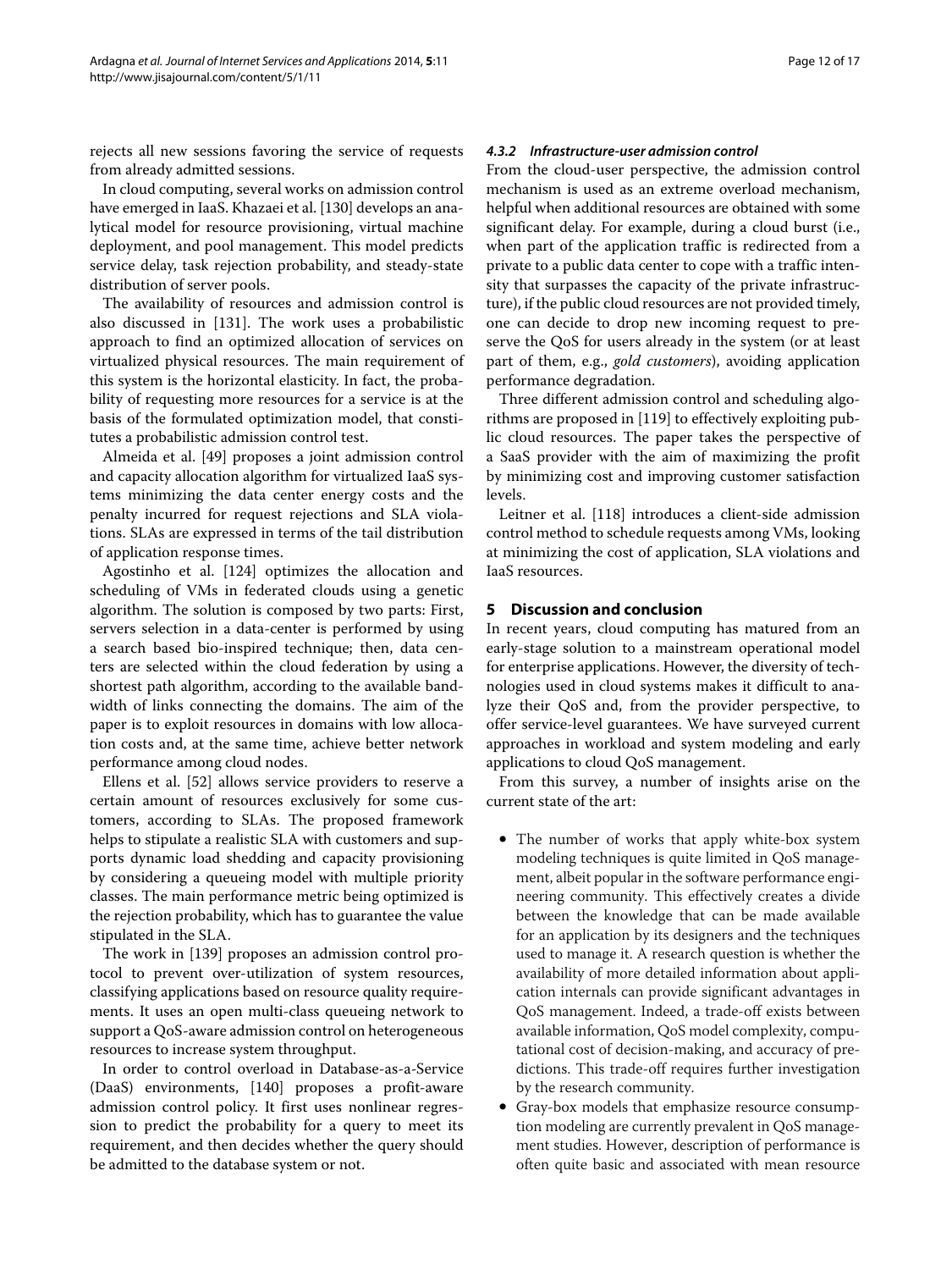requirements of the applications. However, the cloud measurement studies in Section [2.1](#page-1-1) have identified performance variability as a major issue in today's offerings, calling for more comprehensive models that can describe also the variability in CPU requirements, in addition to mean requirements. Such extension has been explored in black-box system models (e.g., QoS in web services), but it is far less understood in white-box and gray-box modeling.

- Quite surprisingly, we have found a limited amount of work specific to workload analysis and inference techniques in the cloud. Most of the techniques used for traffic forecasting, resource consumption estimation, and anomaly detection have received little or no validation in a cloud environment. As such, it remains to establish the robustness of current techniques to noisy measurements typical of multi-tenant cloud environments.
- Another observation arising from our survey is that the literature is rich in works focusing on IaaS systems, often deployed on Amazon EC2, at present the market leader in this segment.
- If we consider the resource management mechanisms for applications QoS enforcement provided by public clouds, they are quite simplistic if compared to current research proposals. Indeed, such mechanisms are mainly reactive and are triggered by thresholds violations (related to response times, as in Google App Engine, or CPU utilization or other low level infrastructure metrics, as in Amazon EC2.) Vice versa, integrating workload characterisation, system models and resource management solutions, pro-active systems, may help to prevent QoS degradation. The development of research prototypes that are transferable in commercial solutions seems to remain an open point.
- Finally, in cloud systems an important role is played by resource pricing models. There is a growing interest towards understanding better cloud spot markets, where bidding strategies are developed for procuring computing resources. Approaches are currently being proposed to automate dynamic pricing and cloud resources selection. We expect that, in upcoming years, these models will play a bigger role than today in capacity allocation frameworks.

Summarizing, this survey shows that the literature has already a significant number of works in cloud QoS management, but their focus leaves open several research opportunities in the areas discussed above.

## **Endnote**

<sup>a</sup> Throughout this paper, we mainly focus on QoS aspects pertaining to performance, reliability and

#### **Competing interests**

The authors declare that they have no competing interests.

#### **Authors' contributions**

All authors read and approved the final manuscript.

#### **Acknowledgment**

The research reported in this article is partially supported by the European Commission grant FP7-ICT-2011-8-318484 (MODAClouds, www.modaclouds.eu).

#### **Author details**

<sup>1</sup> Dipartimento di Elettronica, Informazione, e Bioingegneria Politecnico di Milano, Piazza Leonardo da Vinci 32, Milan 20133, Italy. 2Department of Computing, Imperial College London, 180 Queens Gate, London SW7 2AZ, UK.

#### Received: 5 February 2014 Accepted: 12 August 2014 Published online: 25 September 2014

#### **References**

- <span id="page-12-0"></span>Armbrust M, Fox A, Griffith R, Joseph AD, Katz R, Konwinski A, Lee G, Patterson D, Rabkin A, Stoica I, Zaharia M (2010) A view of cloud computing. Commun ACM 53(4):50–58
- <span id="page-12-1"></span>2. Zhang Q, Cheng L, Boutaba R (2010) Cloud computing: state-of-the-art and research challenges. J Internet Serv Appl 1(1):7–18
- <span id="page-12-2"></span>3. Ardagna D, Panicucci B, Trubian M, Zhang L (2012) Energy-aware autonomic resource allocation in multitier virtualized environments. IEEE Trans Serv Comput 5(1):2–19
- <span id="page-12-3"></span>4. Petcu D, 0 Macariu G, Panica S, Craciun C (2013) Portable cloud applications - from theory to practice. Future Generation Comput Syst 29(6):1417–1430
- <span id="page-12-4"></span>5. Farley B, Juels A, Varadarajan V, Ristenpart T, Bowers KD, Swift MM (2012) More for your money: Exploiting performance heterogeneity in public clouds. In: Proceedings of the 2012 Third ACM Symposium on Cloud Computing, SoCC '12, San Jose, CA, USA, pp 1–14
- 6. Ou Z, Zhuang H, Nurminen JK, Ylä-Jääski A, Hui P (2012) Exploiting hardware heterogeneity within the same instance type of amazon ec2. In: Proceedings of the 4th USENIX Conference on Hot Topics in Cloud Ccomputing, HotCloud'12, Boston, MA, USA, pp 4–4
- <span id="page-12-5"></span>7. Schad J, Dittrich J, Quiané-Ruiz J-A (2010) Runtime measurements in the cloud: Observing, analyzing, and reducing variance. Proc VLDB Endowment 3(1–2):460–471
- <span id="page-12-6"></span>8. Mao M, Humphrey M (2012) A performance study on the VM startup time in the cloud. In: Proceedinngs of the 2012 IEEE Fifth International Conference on Cloud Computing, CLOUD '12, Honolulu, HI, USA, pp 423–430
- <span id="page-12-7"></span>9. Xu Y, Musgrave Z, Noble B, Bailey M (2013) Bobtail: Avoiding long tails in the cloud. In: Proceedings of the 10th USENIX Conference on Networked Systems Design and Implementation, NSDI '13, Lombard, IL, USA, pp 329–342
- <span id="page-12-8"></span>10. Wang G, Ng TSE (2010) The impact of virtualization on network performance of amazon ec2 data center. In: Proceedings of the 29th Conference on Information Communications, INFOCOM'10, San Diego, CA, USA, pp 1163–1171
- <span id="page-12-9"></span>11. Hill Z, Li J, Mao M, Ruiz-Alvarez A, Humphrey M (2011) Early observations on the performance of Windows Azure. Sci Program 19(2–3):121–132
- <span id="page-12-10"></span>12. Li Z, O'Brien L, Ranjan R, Zhang M (2013) Early observations on performance of Google compute engine for scientific computing. In: Proceedings of the 2013 IEEE 5th International Conference on Cloud Computing Technology and Science, volume 1 of CloudCom 2013, Bristol, United Kingdom, pp 1–8
- <span id="page-12-11"></span>13. Drago I, Mellia M, Munafo MM, Sperotto A, Sadre R, Pras A (2012) Inside Dropbox: understanding personal cloud storage services. In: Proceedings of the 2012 ACM Conference on Internet Measurement Conference, IMC '12, Boston, MA, USA, pp 481–494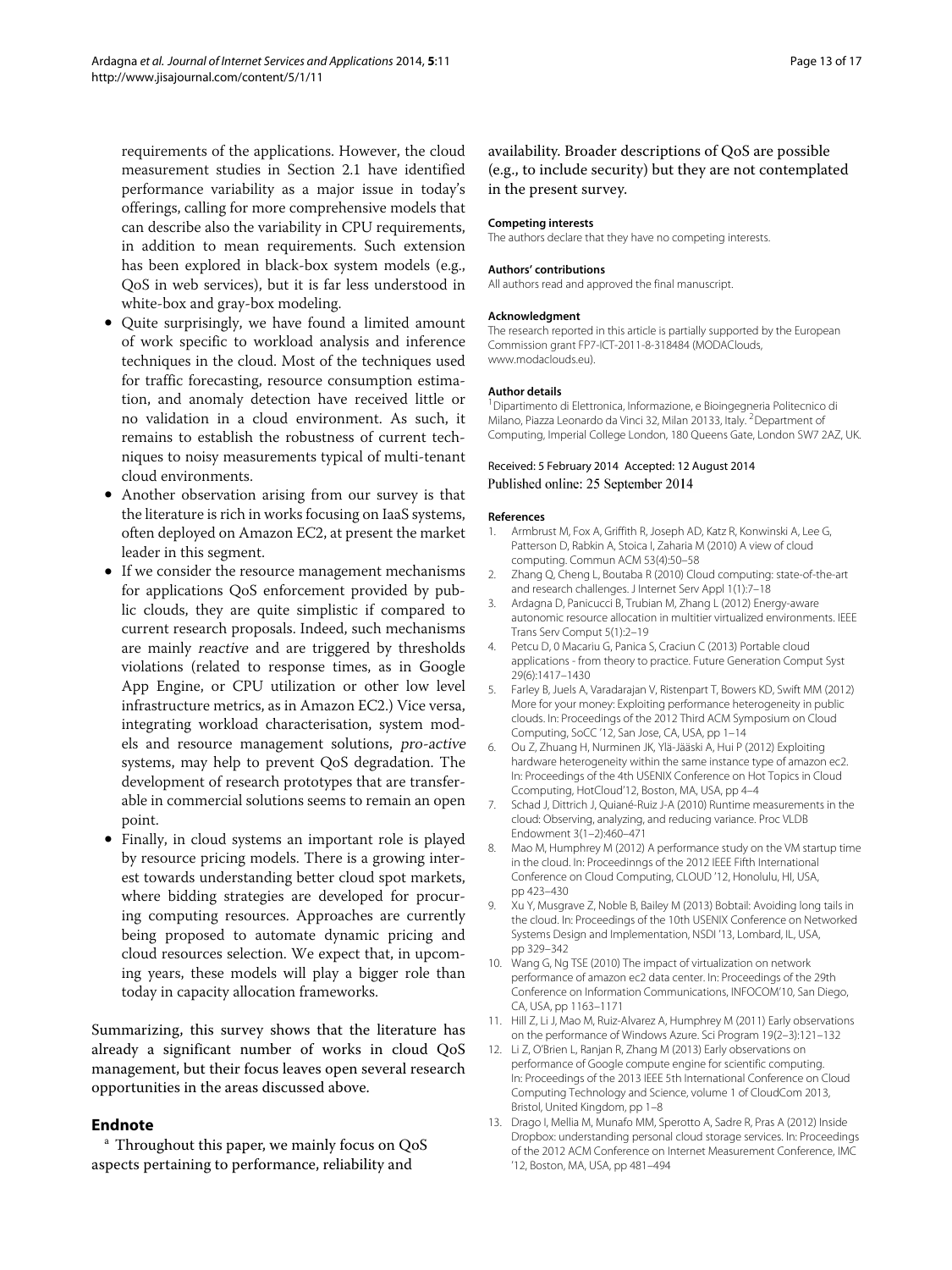- 14. Kossmann D, Kraska T, Loesing S (2010) An evaluation of alternative architectures for transaction processing in the cloud. In: Proceedings of the 2010 ACM SIGMOD International Conference on Management of Data, SIGMOD '10, Indianapolis, IN, USA, pp 579–590
- 15. Wada H, Fekete A, Zhao L, Lee K, Liu A (2011) Data consistency properties and the trade-offs in commercial cloud storage: the consumers' perspective. In: Proceedings of the 5th Biennial Conference on Innovative Data Systems Research, CIDR 2011, Asilomar, CA, USA, pp 134–143
- <span id="page-13-0"></span>16. Liu S, Huang X, Fu H, Yang G (2013) Understanding data characteristics and access patterns in a cloud storage system. In: Proceedings of the 2013 13th IEEE/ACM International Symposium on Cluster, Cloud and Grid Computing, CCGrid 2013, Delft, Nederlands, pp 327–334
- <span id="page-13-1"></span>17. Li A, Yang X, Kandula S, Zhang M (2010) Cloudcmp: comparing public cloud providers. In: Proceedings of the 10th ACM SIGCOMM conference on Internet measurement. ACM, pp 1–14
- <span id="page-13-2"></span>18. Roy N, Dubey A, Gokhale A (2011) Efficient autoscaling in the cloud using predictive models for workload forecasting. In: Proceedings of the 2011 IEEE International Conference on Cloud Computing, CLOUD '11, Washington, DC, USA, pp 500–507
- <span id="page-13-3"></span>19. Gasquet C, Witomski P (1999) Fourier analysis and applications: filtering, numerical computation, wavelets, volume 30 of Texts in applied mathematics. Springer, New York, USA
- <span id="page-13-4"></span>20. Khan A, Yan X, Shu T, Anerousis N (2012) Workload characterization and prediction in the cloud: A multiple time series approach. In: Proceedings of the 2012 IEEE Network Operations and Management Symposium, NOMS 2012, Maui, HI, USA, pp 1287–1294
- <span id="page-13-6"></span>21. Di S, Kondo D, Walfredo C (2012) Host load prediction in a google compute cloud with a Bayesian model. In: Proceedings of the International Conference for High Performance Computing, Networking, Storage and Analysis, SC12, Salt Lake City, Utah,USA, pp 1–11
- <span id="page-13-5"></span>22. Gmach D, Rolia J, Cherkasova L, Kemper A (2007) Workload analysis and demand prediction of enterprise data center applications. In: Proceedings of the 2007 IEEE 10th International Symposium on Workload Characterization, IISWC '07, Boston, MA, USA, pp 171–180
- <span id="page-13-7"></span>23. Zhu Q, Tung T (2012) A performance interference model for managing consolidated workloads in QoS-aware clouds. In: Proceedings of the 2012 IEEE Fifth International Conference on Cloud Computing, CLOUD '12, Honolulu, HI, USA, pp 170–179
- <span id="page-13-8"></span>24. Hoffmann GA, Trivedi KS, Malek M (2007) A best practice guide to resource forecasting for computing systems. IEEE Trans Reliability 56(4):615–628
- <span id="page-13-9"></span>25. Anandkumar A, Bisdikian C, Agrawal D (2008) Tracking in a spaghetti bowl: Monitoring transactions using footprints. In: Proceedings of the 2008 ACM SIGMETRICS International Conference on Measurement and Modeling of Computer Systems. ACM Press, Annapolis, Maryland, USA, pp 133–144
- <span id="page-13-10"></span>26. Menascé D, Almeida V, Dowdy L (1994) Capacity planning and performance modeling: from mainframes to client-server systems. Prentice-Hall, Inc. NJ, USA
- 27. Rolia J, Vetland V (1995) Parameter estimation for performance models of distributed application systems. In: In Proc. of CASCON. IBM Press, Toronto, Ontario, Canada, p 54
- <span id="page-13-11"></span>28. Rolia J, Vetland V (1998) Correlating resource demand information with ARM data for application services. In: Proceedings of the 1st international workshop on Software and performance. ACM, Santa Fe, New Mexico, USA, pp 219–230
- <span id="page-13-12"></span>29. Liu Y, Gorton I, Fekete A (2005) Design-level performance prediction of component-based applications. IEEE Trans Softw Eng 31(11):928–941
- 30. Sutton CA, Jordan MI (2008) Probabilistic inference in queueing networks. In: Proceedings of the 3rd conference on Tackling computer systems problems with machine learning techniques. USENIX Association, Berkeley, CA, US, p 6
- 31. Sutton CA, Jordan MI (2010) Inference and learning in networks of queues. In: International Conference on Artificial Intelligence and Statistics, Sardinia, Italy, pp 796–803
- <span id="page-13-14"></span>32. Zhang Q, Cherkasova L, Smirni E (2007) A regression-based analytic model for dynamic resource provisioning of multi-tier applications. In: Proc. of the 4th ICAC Conference, Jacksonville, Florida, USA, pp 27–27
- <span id="page-13-13"></span>33. Liu Z, Wynter L, Xia C, Zhang F (2006) Parameter inference of queueing models for it systems using end-to-end measurements. Perform Eval 63(1):36–60
- <span id="page-13-15"></span>34. Casale G, Cremonesi P, Turrin R (2008) Robust workload estimation in queueing network performance models. In Proc. of Euromicro PDP:183–187
- <span id="page-13-16"></span>35. Kalbasi A, Krishnamurthy D, Rolia J, Dawson S (2012) DEC: Service demand estimation with confidence. IEEE Trans Softw Eng 38(3):561–578
- <span id="page-13-17"></span>36. Kalbasi A, Krishnamurthy D, Rolia J, Richter M (2011) MODE: Mix driven on-line resource demand estimation. In: Proceedings of the 7th International Conference on Network and Services Management. International Federation for Information Processing, pp 1–9
- <span id="page-13-18"></span>37. Pacifici G, Segmuller W, Spreitzer M, Tantawi A (2008) CPU demand for web serving: Measurement analysis and dynamic estimation. Perform Eval 65(6):531–553
- <span id="page-13-19"></span>38. Cremonesi P, Sansottera A (2012) Indirect estimation of service demands in the presence of structural changes. In: Proceedings of Quantitative Evaluation of Systems (QEST). IEEE, London, UK, pp 249–259
- <span id="page-13-20"></span>39. Cremonesi P, Dhyani K, Sansottera A (2010) Service time estimation with a refinement enhanced hybrid clustering algorithm. In: Analytical and Stochastic Modeling Techniques and Applications. Springer, pp 291–305
- <span id="page-13-21"></span>40. Sharma AB, Bhagwan R, Choudhury M, Golubchik L, Govindan R, Voelker GM (2008) Automatic request categorization in internet services. ACM SIGMETRICS Perform Eval Rev 36(2):16–25
- <span id="page-13-22"></span>41. Wu X, Woodside M (2008) A calibration framework for capturing and calibrating software performance models. In: Computer Performance Engineering. Springer, pp 32–47
- <span id="page-13-23"></span>42. Zheng T, Woodside CM, Litoiu M (2008) Performance model estimation and tracking using optimal filters. IEEE Trans Softw Eng 34(3):391–406
- <span id="page-13-24"></span>43. Desnoyers P, Wood T, Shenoy PJ, Singh R, Patil S, Vin HM (2012) Modellus: Automated modeling of complex internet data center applications. TWEB  $6(2)8$
- <span id="page-13-25"></span>44. Longo F, Ghosh R, Naik VK, Trivedi KS (2011) A scalable availability model for Infrastructure-as-a-Service cloud. In: Proceedings of the 2011 IEEE/IFIP 41st International Conference on Dependable Systems Networks, DSN 2011, Hong Kong, China, pp 335–346
- <span id="page-13-26"></span>45. Calinescu R, Ghezzi C, Kwiatkowska MZ, Mirandola R (2012) Self-adaptive software needs quantitative verification at runtime. Commun ACM 55(9):69–77
- <span id="page-13-27"></span>46. Chung M-Y, Ciardo G, Donatelli S, He N, Plateau B, Stewart W, Sulaiman E, Yu J (2004) Comparison of structural formalisms for modeling large markov models. In: Parallel and Distributed Processing Symposium, 2004 Proceedings. 18th International, Santa Fe, New Mexico, USA, p 196
- <span id="page-13-28"></span>47. Ardagna D, Casolari S, Colajanni M, Panicucci B (2012) Dual time-scale distributed capacity allocation and load redirect algorithms for cloud systems. J Parallel Distributed Comput 72(6):796–808
- <span id="page-13-29"></span>48. Xiong P, Wang Z, Malkowski S, Wang Q, Jayasinghe D, Pu C (2011) Economical and robust provisioning of n-tier cloud workloads: A multi-level control approach. In: Proceedings of the 31st IEEE International Conference on Distributed Computing Systems (ICDCS), Minneapolis, Minnesota, USA, pp 571–580
- <span id="page-13-30"></span>49. Almeida J, Almeida V, Ardagna D, Cunha I, Francalanci C, Trubian M (2010) Joint admission control and resource allocation in virtualized servers. J Parallel Distributed Comput 70(4):344–362
- <span id="page-13-35"></span>50. Goudarzi H, Pedram M (2013) Geographical load balancing for online service applications in distributed datacenters. In: Proceedings of the 2013 IEEE Sixth International Conference on Cloud Computing, CLOUD '13, Santa Clara, CA, USA, pp 351–358
- <span id="page-13-31"></span>51. Zhang Q, Zhu Q, Zhani MF, Boutaba R (2012) Dynamic service placement in geographically distributed clouds. In: Proceedings of the 2012 IEEE 32Nd International Conference on Distributed Computing Systems, ICDCS '12, Macau, China, pp 526–535
- <span id="page-13-32"></span>52. Ellens W, Zivkovic M, Akkerboom J, Litjens R, van den Berg H (2012) Performance of cloud computing centers with multiple priority classes. In: Proceedings of the 2012 IEEE 5th International Conference on Cloud Computing, CLOUD '12, Honolulu, HI, USA, pp 245–252
- <span id="page-13-33"></span>53. Kusic D, Kandasamy N (2006) Risk-aware limited lookahead control for dynamic resource provisioning in enterprise computing systems. In: Proceedings of the 2006 IEEE International Conference on Autonomic Computing, ICAC '06, Dublin, Ireland, pp 74–83
- <span id="page-13-34"></span>54. Kusic D, Kephart JO, Hanson JE, Kandasamy N, Jiang G (2009) Power and performance management of virtualized computing environments via lookahead control. Cluster Comput 12(1):1–15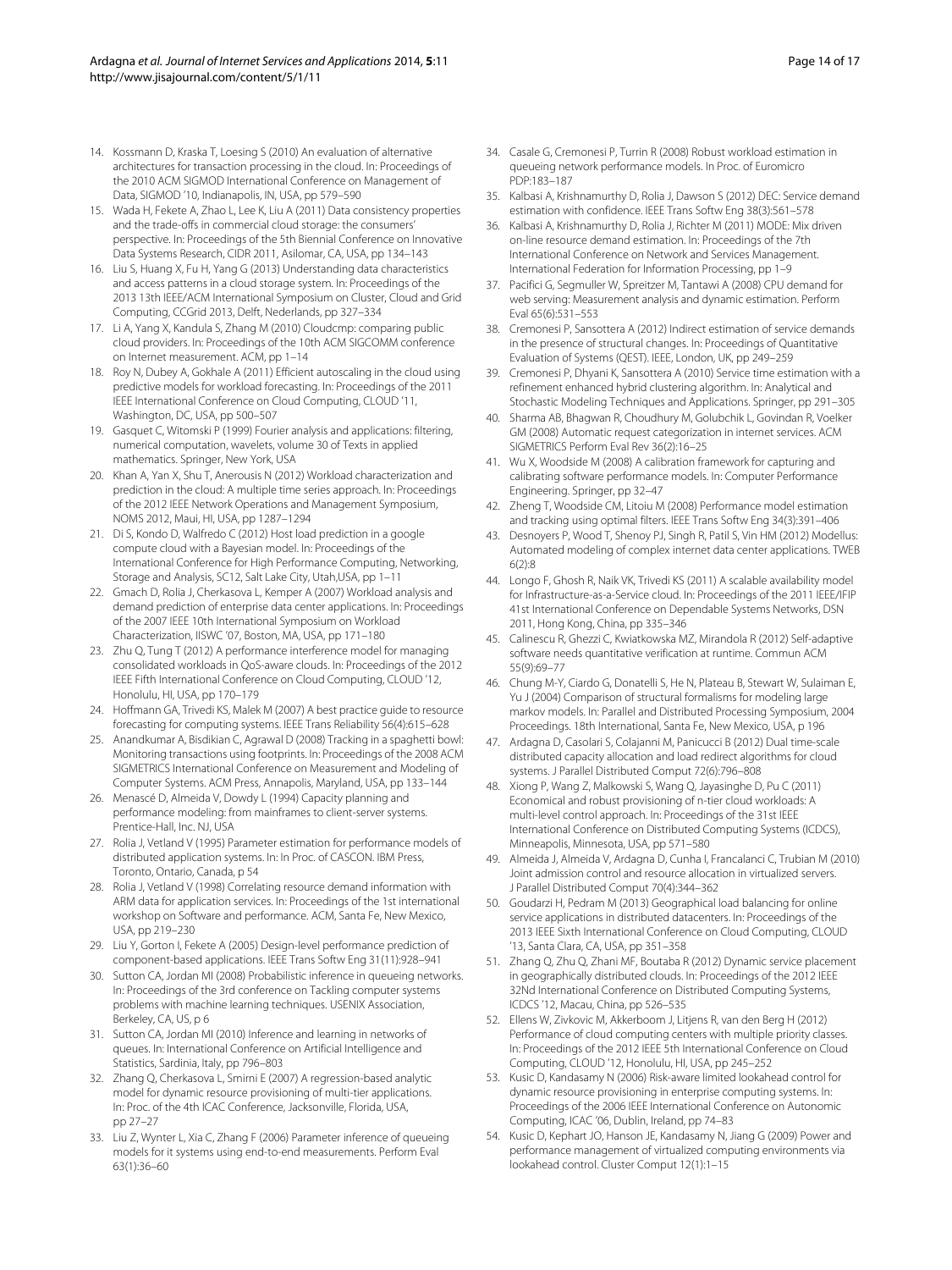- <span id="page-14-0"></span>55. Addis B, Ardagna D, Panicucci B, Squillante MS, Zhang L (2013) A hierarchical approach for the resource management of very large cloud platforms. IEEE Trans Dependable Secure Comput 10(5):253–272
- <span id="page-14-1"></span>56. Goudarzi H, Pedram M (2011) Multi-dimensional sla-based resource allocation for multi-tier cloud computing systems. In: Proceedings of the 2011 IEEE 4th International Conference on Cloud Computing, CLOUD '11, Washington, DC, USA, pp 324–331
- <span id="page-14-2"></span>57. Becker S, Koziolek H, Reussner R (2009) The Palladio component model for model-driven performance prediction. J Syst Softw 82(1):3–22
- <span id="page-14-3"></span>58. Franks G, Al-Omari T, Woodside CM, Das O, Derisavi S (2009) Enhanced modeling and solution of layered queueing networks. IEEE Trans Softw Eng 35(2):148–161
- 59. Omari T, Franks G, Woodside M, Pan A (2007) Efficient performance models for layered server systems with replicated servers and parallel behaviour. J Syst Softw 80(4):510–527
- 60. Tribastone M (2013) A fluid model for layered queueing networks. IEEE Trans Softw Eng 39(6):744–756
- <span id="page-14-4"></span>61. Pérez JF, Casale G (2013) Assessing sla compliance from palladio component models. In: Proceedings of the 2013 15th International Symposium on Symbolic and Numeric Algorithms for Scientific Computing, SYNASC '13, Timisoara, Romania, pp 409–416
- <span id="page-14-5"></span>62. Faisal A, Petriu D, Woodside M (2013) Network latency impact on performance of software deployed across multiple clouds. In: Proceedings of the 2013 Conference of the Center for Advanced Studies on Collaborative Research, CASCON '13, Ontario, Canada, pp 216–229
- <span id="page-14-6"></span>63. Jung G, Joshi KR, Hiltunen MA, Schlichting RD, Pu C (2008) Generating adaptation policies for multi-tier applications in consolidated server environments. In: Autonomic Computing, 2008 ICAC'08. International Conference on. IEEE, Chicago, IL, USA, pp 23–32
- <span id="page-14-7"></span>64. Bacigalupo D, van Hemert J, Chen X, Usmani A, Chester A, He L Dillenberger D, Wills G, Gilbert L, Jarvis S (2011) Managing dynamic enterprise and urgent workloads on clouds using layered queuing and historical performance models. Simul Model Prac Theory 19:1479–1495
- <span id="page-14-8"></span>65. Thereska E, Ganger GR (2008) IRONmodel: Robust performance models in the wild. ACM SIGMETRICS Perform Eval Rev 36(1):253–264
- <span id="page-14-9"></span>66. Singh R, Sharma U, Cecchet E, Shenoy P (2010) Autonomic mix-aware provisioning for non-stationary data center workloads. In: Proceedings of the 7th ACM international conference on Autonomic computing, Washington, DC, USA, pp 21–30
- <span id="page-14-10"></span>67. Brogi A, Corfini S, Iardella S (2009) From OWL-S descriptions to Petri nets. In: Service-Oriented Computing - ICSOC 2007 Workshops, volume 4907 of Lecture Notes in Computer Science. Springer-Verlag, Vienna, Austria, pp 427–438
- <span id="page-14-11"></span>68. Callou G, Maciel P, Tutsch D, Araujo J (2011) Models for dependability and sustainability analysis of data center cooling architectures. In: Proceedings of the 2011 Symposium on Theory of Modeling & Simulation: DEVS Integrative M&S Symposium, TMS-DEVS '11, Boston, MA, USA, pp 274–281
- <span id="page-14-12"></span>69. Wei B, Lin C, Kong X (2011) Dependability modeling and analysis for the virtual data center of cloud computing. In: Proceedings of the 2011 IEEE 13th International Conference on High Performance Computing and Communications, HPCC 2011, Bamff, Canada, pp 784–789
- <span id="page-14-13"></span>70. Figueiredo J, Maciel P, Callou G, Tavares E, Sousa E, Silva B (2011) Estimating reliability importance and total cost of acquisition for data center power infrastructures. In: Proceedings of the 2011 IEEE International Conference on Systems, Man, and Cybernetics, SMC 2011, Anchorage, AK, USA, pp 421–426
- <span id="page-14-14"></span>71. Dantas J, Matos R, Araujo J, Maciel P (2012) An availability model for eucalyptus platform: An analysis of warm-standy replication mechanism. In: Proceedings of the 2012 IEEE International Conference on Systems, Man, and Cybernetics, SMC 2012, Seoul, Korea, pp 1664–1669
- <span id="page-14-15"></span>72. Melo M, Maciel P, Araujo J, Matos R, Araujo C (2013) Availability study on cloud computing environments: Live migration as a rejuvenation mechanism. In: Proceedings of the 2013 IEEE/IFIP 43rd International Conference on Dependable Systems and Networks, DSN 2013, Hong Kong, China, pp 1–6
- <span id="page-14-16"></span>73. Ford B (2012) Icebergs in the clouds: The other risks of cloud computing. In: Proceedings of the 2012 4th USENIX Conference on Hot Topics in Cloud Computing, HotCloud'12, Boston, MA, USA, pp 2–2
- <span id="page-14-17"></span>74. Jhawar R, Piuri V (2012) Fault tolerance management in IaaS clouds. In: Proceedings of 2012 IEEE First AESS European Conference on Satellite Telecommunications, ESTEL 2012, Rome, Italy, pp 1–6
- <span id="page-14-18"></span>75. Kiran M, Jiang M, Armstrong DJ, Djemame K (2011) Towards a service lifecycle based methodology for risk assessment in cloud computing. In: Proceedings of the 2011 IEEE Ninth International Conference on Dependable, Autonomic and Secure Computing, DASC 2011, Sydney, NSW, Australia, pp 449–456
- <span id="page-14-19"></span>76. Ardagna D, Pernici B (2007) Adaptive service composition in flexible processes. IEEE Trans Softw Eng 33(6):369–384
- <span id="page-14-20"></span>77. Ben Mabrouk N, Beauche S, Kuznetsova E, Georgantas N, Issarny V (2009) QoS-aware service composition in dynamic service oriented environments. In: Proceedings of the 10th ACM/IFIP/USENIX International Conference on Middleware, Middleware '09, Urbanna, Il, USA, pp 1–20
- 78. Alrifai M, Skoutas D, Risse T (2010) Selecting skyline services for QoS-based web service composition. In: Proceedings of the 19th International Conference on World Wide Web, WWW '10, Raleigh, NC, USA, pp 11–20
- 79. El Haddad J, Manouvrier M, Rukoz M (2010) TQoS: Transactional and QoS-aware selection algorithm for automatic web service composition. IEEE Trans Serv Comput 3(1):73–85
- 80. Cardellini V, Casalicchio E, Grassi V, Mirandola R (2006) A framework for optimal service selection in broker-based architectures with multiple QoS classes. In: Proceedings of the 2006 IEEE Services Computing Workshops, SCW '06, Chicago, IL, USA, pp 105–112
- <span id="page-14-21"></span>81. Jiang D, Pierre G, Chi C-H (2010) Autonomous resource provisioning for multi-service web applications. In: Proceedings of the 2010 19th International Conference on World Wide Web, WWW '10, Raleigh, NC, USA, pp 471–480
- <span id="page-14-22"></span>82. Yu T, Zhang Y, Lin K-J (2007) Efficient algorithms for web services selection with end-to-end QoS constraints. ACM Trans Web 1(1):6
- <span id="page-14-23"></span>83. Stein S, Payne TR, Jennings NR (2009) Flexible provisioning of web service workflows. ACM Trans Internet Technol 9(1):1–45
- <span id="page-14-24"></span>84. Comuzzi M, Pernici B (2009) A framework for qos-based web service contracting. ACM Trans Web 3(3):1–52
- <span id="page-14-25"></span>85. Schuller D, Polyvyanyy A, García-Bañuelos L, Schulte S (2011) Optimization of complex qos-aware service compositions. In: Proceedings of the 2011 9th International Conference on Service-Oriented Computing, ICSOC'11, Paphos, Cyprus, pp 452–466
- <span id="page-14-26"></span>86. Clark A, Gilmore S, Tribastone M (2009) Quantitative analysis of web services using srmc. In: Formal Methods for Web Services, volume 5569 of Lecture Notes in Computer Science. Springer, Berlin Heidelberg, pp 296–339
- <span id="page-14-27"></span>87. Reinecke P, Wolter K (2008) Phase-type approximations for message transmission times in web services reliable messaging. In: Proceedings of the 2008 SPEC International Workshop on Performance Evaluation: Metrics, Models and Benchmarks, SIPEW '08 Boston, MA, USA, Darmstadt, Germany, pp 191–207
- <span id="page-14-28"></span>88. Haddad S, Mokdad L, Youcef S (2010) Response time of BPEL4WS constructors. In: Proceedings of the 2010 IEEE Symposium on Computers and Communications, ISCC'10, Riccione, Italy, pp 695–700
- <span id="page-14-29"></span>89. Menascé DA, Casalicchio E, Dubey VK (2010) On optimal service selection in service oriented architectures. Perform Eval 67(8):659–675
- <span id="page-14-30"></span>90. Huang J, Liu Y, Duan Q (2012) Service provisioning in virtualization-based cloud computing: Modeling and optimization. In: Proceedings of 2012 IEEE Global Communications Conference, GLOBECOM 2012, Anaheim, CA, USA, pp 1710–1715
- <span id="page-14-31"></span>91. Klein A, Ishikawa F, Honiden S (2012) Towards network-aware service composition in the cloud. In: Proceedings of the 21st International Conference on World Wide Web, WWW '12, Lyon, France, pp 959–968
- <span id="page-14-32"></span>92. Ye Z, Bouguettaya A, Zhou X (2012) QoS-aware cloud service composition based on economic models. In: Proceedings of the 10th International Conference on Service-Oriented Computing, ICSOC'12, Shanghai, China, pp 111–126
- <span id="page-14-33"></span>93. Calheiros RN, Ranjan R, Beloglazov A, De Rose CAF, Buyya R (2011) Cloudsim: a toolkit for modeling and simulation of cloud computing environments and evaluation of resource provisioning algorithms. Software–Pract Exp 41(1):23–50
- <span id="page-14-34"></span>94. Wickremasinghe B, Calheiros RN, Buyya R (2010) CloudAnalyst: A cloudsim-based visual modeller for analysing cloud computing environments and applications. In: Proceedings of the 2010 24th IEEE International Conference on Advanced Information Networking and Applications, AINA 2010, Perth, Australia, pp 446–452
- <span id="page-14-35"></span>Calheiros RN, Netto MAS, De Rose CAF, Buyya R (2013) Emusim: an integrated emulation and simulation environment for modeling,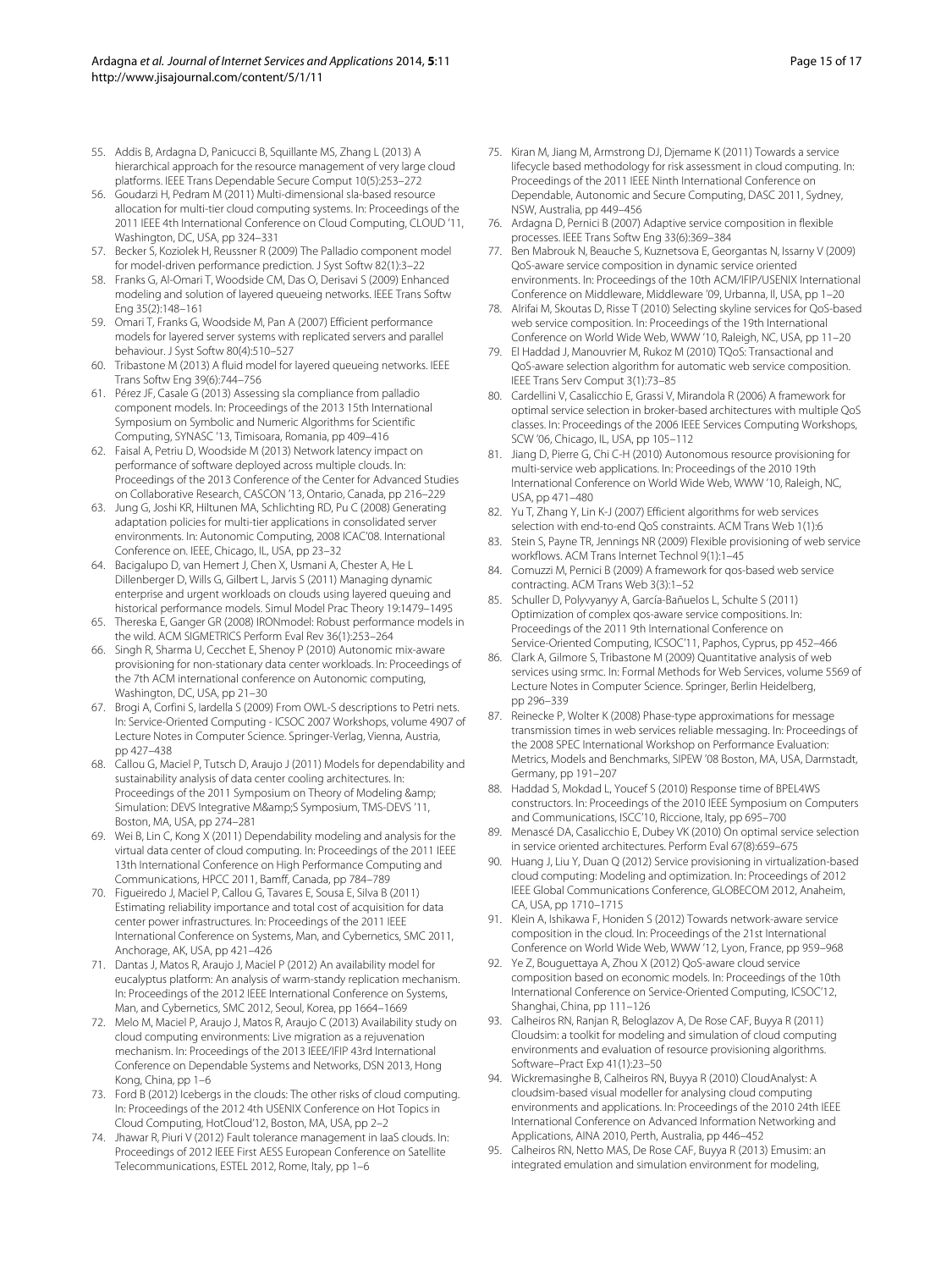evaluation, validation of performance of cloud computing applications. Software–Pract Exp 43:595–612

- <span id="page-15-0"></span>96. Calheiros RN, Buyya R, De Rose CAF (2010) Building an automated and self-configurable emulation testbed for grid applications. Software–Pract Exp 40:405–429
- <span id="page-15-1"></span>97. Kliazovich D, Bouvry P, Khan SU (2010) GreenCloud: A packet-level simulator of energy-aware cloud computing data centers. In: Proceedings of the 2010 IEEE Global Telecommunications Conference, GLOBECOM 2010, Miami, FL, USA, pp 1–5
- <span id="page-15-2"></span>98. The Network Simulator - NS. [\(http://www.isi.edu/nsnam/ns/\)](http://www.isi.edu/nsnam/ns/)
- <span id="page-15-3"></span>99. Keller G, Tighe M, Lutfiyya H, Bauer M (2012) DCSim: A data centre simulation tool. In: Proceedings of 2012 8th international conference on Network and service management, and 2012 workshop on systems virtualiztion management, CNSM-SVM 2012, Las Vegas, NV, USA, pp 385–392
- <span id="page-15-4"></span>100. Ostermann S, Plankensteiner K, Prodan R, Fahringer T (2011) Groudsim: An event-based simulation framework for computational grids and clouds. In: Proceedings of the 2010 Conference on Parallel Processing, Euro-Par 2010, Ischia, Italy, pp 305–313
- <span id="page-15-5"></span>101. Wang H, Jing Q, Chen R, He B, Qian Z, Zhou L (2010) Distributed systems meet economics: pricing in the cloud. In: Proceedings of the 2nd USENIX conference on Hot topics in cloud computing, HotCloud'10, Boston, MA, USA, pp 6–6
- <span id="page-15-6"></span>102. Sowmya K, Sundarraj RP (2012) Strategic bidding for cloud resources under dynamic pricing schemes. In: Proceedings of 2012 International Symposium on Cloud and Services Computing, ISCOS 2012, Mangalore, India, pp 25–30
- <span id="page-15-7"></span>103. Beloglazov A, Buyya R, Lee YC, Zomaya AY (2011) A taxonomy and survey of energy-efficient data centers and cloud computing systems. Adv Comput 82:47–111
- <span id="page-15-8"></span>104. Aleti A, Buhnova B, Grunske L, Koziolek A, Meedeniya I (2013) Software architecture optimization methods: A systematic literature review. IEEE Trans Softw Eng 39(5):658–683
- <span id="page-15-9"></span>105. Bonvin N, Papaioannou T, Aberer K (2010) An economic approach for scalable and highly-available distributed applications. In: Proceedings of the 2010 IEEE 3rd International Conference on Cloud Computing, CLOUD '10, Miami, FL, USA, pp 498–505
- <span id="page-15-10"></span>106. Calcavecchia NM, Caprarescu BA, Di Nitto E, Dubois DJ, Petcu D (2012) DEPAS: A decentralized probabilistic algorithm for auto-scaling. Computing 94(8–10)
- <span id="page-15-11"></span>107. Caprarescu BA, Calcavecchia NM, Di Nitto E, Dubois DJ (2012) Sos cloud: Self-organizing services in the cloud. In: Bio-Inspired Models of Network, Information, and Computing Systems, volume 87 of Lecture Notes of the Institute for Computer Sciences, Social Informatics and Telecommunications Engineering. Springer, Berlin Heidelberg, pp 48–55
- <span id="page-15-12"></span>108. Chaisiri S, Lee B-S, Niyato D (2012) Optimization of resource provisioning cost in cloud computing. IEEE Trans Serv Comput 5(2):164–177
- <span id="page-15-13"></span>109. Jie Y, Jie Q, Ying L (2009) A profile-based approach to just-in-time scalability for cloud applications. In: Proceedings of the 2009 IEEE International Conference on Cloud Computing, CLOUD '09, Bangalore, India, pp 9–16
- <span id="page-15-14"></span>110. Maggio M, Hoffmann H, Santambrogio MD, Agarwal A, Leva A (2011) A comparison of autonomic decision making techniques. Technical Report MIT-CSAIL-TR-2011-019, Massachusetts Institute of Technology. USA, Massachusetts
- <span id="page-15-15"></span>111. Mao M, Humphrey M (2011) Auto-scaling to minimize cost and meet application deadlines in cloud workflows. In: Proceedings of the 2011 International Conference for High Performance Computing, Networking, Storage and Analysis, SC '11, Seattle, WA, USA, pp 1–12
- <span id="page-15-16"></span>112. Patikirikorala T, Colman A, Han J, Wang L (2011) A multi-model framework to implement self-managing control systems for qos management. In: Proceedings of the 6th International Symposium on Software Engineering for Adaptive and Self-Managing Systems, SEAMS '11, Honolulu, HI, USA, pp 218–227
- <span id="page-15-17"></span>113. Sedaghat M, Hernandez-Rodriguez F, Elmroth E (2013) A virtual machine re-packing approach to the horizontal vs. vertical elasticity trade-off for cloud autoscaling. In: Proceedings of the 2013 ACM Cloud and Autonomic Computing Conference, CAC '13, Miami, FL, USA, pp 6:1–6:10
- <span id="page-15-18"></span>114. Ali-Eldin A, Tordsson J, Elmroth E (2012) An adaptive hybrid elasticity controller for cloud infrastructures. In IEEE Network Operations and Management Symposium (NOMS):204–212
- <span id="page-15-19"></span>115. Stewart C, Chakrabarti A, Griffith R (2013) Zoolander: Efficiently meeting very strict, low-latency slos. In Proceedings of the 10th International Conference on Autonomic Computing (ICAC):265–277
- <span id="page-15-20"></span>116. Van den, Bossche R, Vanmechelen K, Broeckhove J (2010) Cost-optimal scheduling in hybrid iaas clouds for deadline constrained workloads. In: Proceedings of the 2010 IEEE 3rd International Conference on Cloud Computing, CLOUD'10, Miami, FL, USA, pp 228–235
- <span id="page-15-21"></span>117. Wu L, Garg SK, Versteeg S, Buyya R (2013) SLA-based resource provisioning for hosted software as a service applications in cloud computing environments. IEEE Trans Serv Comput 99:1
- <span id="page-15-22"></span>118. Leitner P, Hummer W, Satzger B, Inzinger C, Dustdar S (2012) Cost-efficient and application sla-aware client side request scheduling in an infrastructure-as-a-service cloud. In: Proceedings of the 2012 IEEE 5th International Conference on Cloud Computing, CLOUD '12, Honolulu, HI, USA, pp 213–220
- <span id="page-15-23"></span>119. Wu L, Garg SK, Buyya R (2012) SLA-based admission control for a software-as-a-service provider in cloud computing environments. J Comput Syst Sci 78(5):1280–1299
- <span id="page-15-24"></span>120. Anselmi J, Casale G (2013) Heavy-traffic revenue maximization in parallel multiclass queues. Perform Eval 70(10):806–821
- <span id="page-15-25"></span>121. Wang L, Shen J (2012) Towards bio-inspired cost minimisation for data-intensive service provision. In: Proceedings of the 2012 IEEE First International Conference on Services Economics, SE 2012, Honolulu, HI, USA, pp 16–23
- <span id="page-15-26"></span>122. Adnan MA, Sugihara R, Gupta RK (2012) Energy efficient geographical load balancing via dynamic deferral of workload. In: Proceedings of the 2012 IEEE Fifth International Conference on Cloud Computing, CLOUD '12, Honolulu, HI, USA, pp 188–195
- <span id="page-15-27"></span>123. Ranjan R, Zhao L, Wu X, Liu A, Quiroz A, Parashar M (2010) Peer-to-peer cloud provisioning: Service discovery and load-balancing. In: Cloud Computing, Computer Communications and Networks. Springer, London, pp 195–217
- <span id="page-15-28"></span>124. Agostinho L, Feliciano G, Olivi L, Cardozo E, Guimaraes E (2011) A bio-inspired approach to provisioning of virtual resources in federated clouds. In: Proceedings of the 2011 IEEE Ninth International Conference on Dependable, Autonomic and Secure Computing, DASC 2011, Sydney, NSW, Australia, pp 598–604
- <span id="page-15-29"></span>125. Chen W, Qiao X, Wei J, Huang T (2012) A profit-aware virtual machine deployment optimization framework for cloud platform providers. In: Proceedings of the 2012 IEEE Fift International Conference on Cloud Computing, CLOUD '12, Honolulu, HI, USA, pp 17–24
- <span id="page-15-30"></span>126. Dutta S, Gera S, Verma A, Viswanathan B (2012) Smartscale: Automatic application scaling in enterprise clouds. In: Proceedings of the 2012 IEEE 5th International Conference on Cloud Computing, CLOUD '12, Honolulu, HI, USA, pp 221–228
- <span id="page-15-31"></span>127. Hadji M, Zeghlache D (2012) Minimum cost maximum flow algorithm for dynamic resource allocation in clouds. In: Proceedings of the 2012 IEEE 5th International Conference on Cloud Computing, CLOUD '12, Honolulu, HI, USA, pp 876–882
- <span id="page-15-32"></span>128. He S, Guo L, Ghanem M, Guo Y (2012) Improving resource utilisation in the cloud environment using multivariate probabilistic models. In: Proceedings of the 2012 IEEE 5th International Conference on Cloud Computing, CLOUD '12, Honolulu, HI, USA, pp 574–581
- <span id="page-15-33"></span>129. Hwang I, Pedram M (2013) Hierarchical virtual machine consolidation in a cloud computing system. In: Proceedings of the 2013 IEEE Sixth International Conference on Cloud Computing, CLOUD '13, Santa Clara, CA, USA, pp 196–203
- <span id="page-15-34"></span>130. Khazaei H, Misic J, Misic V, Rashwand S (2013) Analysis of a pool management scheme for cloud computing centers. IEEE Trans Parallel Distributed Syst 24(5):849–861
- <span id="page-15-35"></span>131. Konstanteli K, Cucinotta T, Psychas K, Varvarigou T (2012) Admission control for elastic cloud services. In: Proceedings of the 2012 IEEE 5th International Conference on Cloud Computing, CLOUD '12, Honolulu, HI, USA, pp 41–48
- <span id="page-15-36"></span>132. Meng X, Pappas V, Zhang L (2010) Improving the scalability of data center networks with traffic-aware virtual machine placement. In: Proceedings of the 29th Conference on Information Communications, INFOCOM'10, San Diego, CA, USA, pp 1154–1162